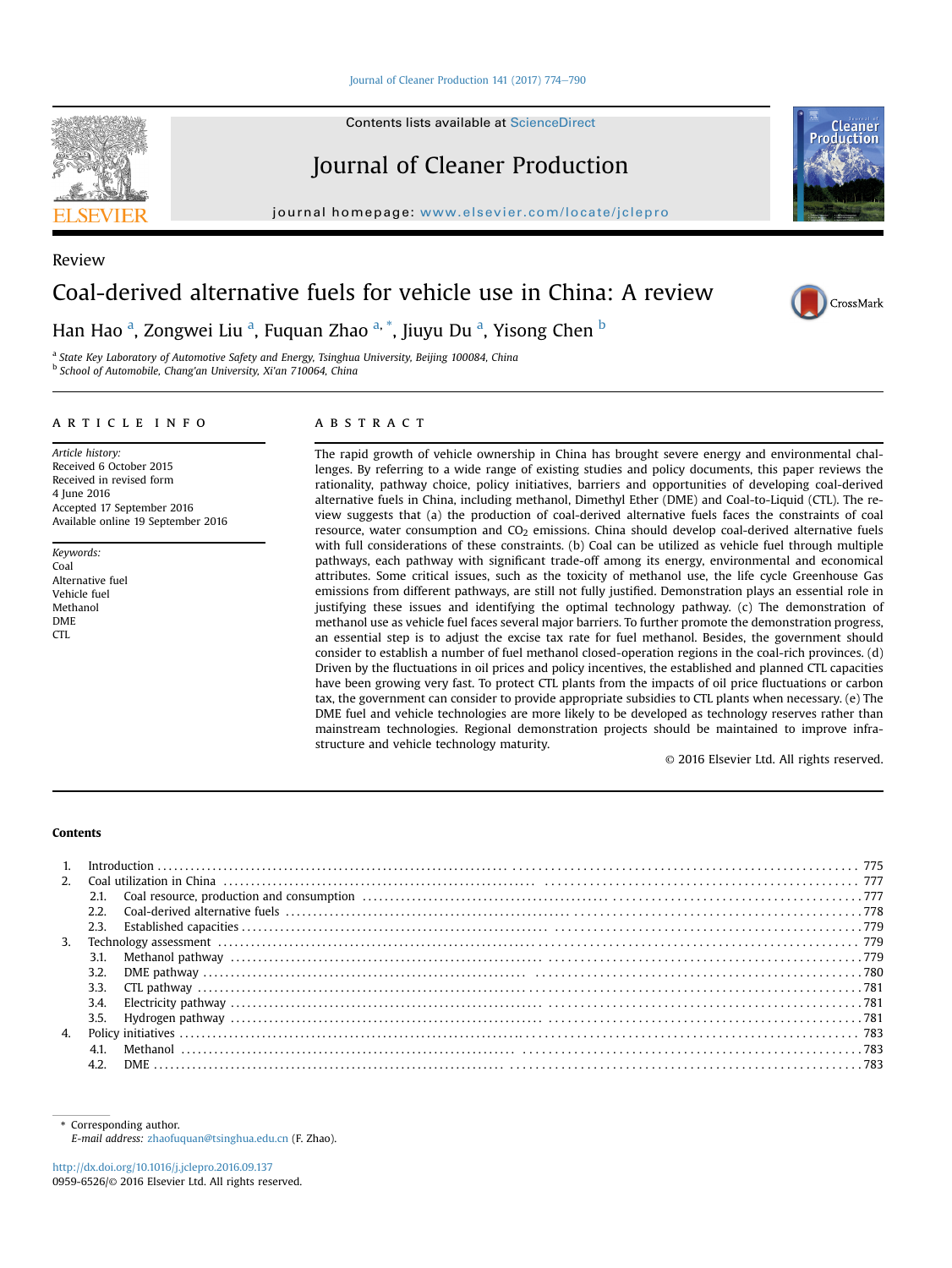| <b>Abbreviations</b><br>CAAM<br><b>CCS</b><br><b>CN</b><br><b>CNG</b><br><b>CNOOC</b><br><b>CNPC</b><br>CI.<br><b>COP</b><br><b>CTL</b><br><b>CTG</b><br><b>DCTL</b><br><b>DME</b><br><b>DMMn</b><br><b>ECU</b><br><b>GHG</b> | China Association of Automobile Manufacturers<br>CATARC China Automotive Technology and Research Center<br>Carbon Capture and Storage<br>Cetane Number<br>Compressed Natural Gas<br>China National Offshore Oil Corporation<br>China National Petroleum Corporation<br>Compression Ignition<br>Conference of the Parties<br>Coal-to-Liquid<br>Coal-to-Gas<br>Direct Coal-to-Liquid<br>Dimethyl Ether<br>Polyoxymethylene dimethyl ethers<br>Electronic Control Unit<br>Greenhouse Gas | IGCC<br><b>INDC</b><br><b>IPCC</b><br><b>LHV</b><br><b>LLB</b><br><b>LNG</b><br>LPG<br>MIIT<br><b>MOF</b><br><b>NBS</b><br><b>NDRC</b><br>NEA<br><b>OEM</b><br><b>RON</b><br><b>SAC</b><br>SI.<br>Sinopec<br>tde | Integrated Gasification Combined Cycle<br>Intended Nationally Determined Contributions<br>Intergovernmental Panel on Climate Change<br>Lower Heating Value<br>Low-Level methanol-gasoline Blend<br>Liquefied Natural Gas<br>Liquefied Petroleum Gas<br>Ministry of Industry and Information Technology<br>Ministry of Finance<br>National Bureau of Statistics<br>National Development and Reform Commission<br>National Energy Administration<br>Original Equipment Manufacturer<br>Research Octane Number<br>Standardization Administration of China<br>Spark Ignition<br>China Petroleum & Chemical Corporation<br>ton of diesel equivalent |
|-------------------------------------------------------------------------------------------------------------------------------------------------------------------------------------------------------------------------------|---------------------------------------------------------------------------------------------------------------------------------------------------------------------------------------------------------------------------------------------------------------------------------------------------------------------------------------------------------------------------------------------------------------------------------------------------------------------------------------|------------------------------------------------------------------------------------------------------------------------------------------------------------------------------------------------------------------|------------------------------------------------------------------------------------------------------------------------------------------------------------------------------------------------------------------------------------------------------------------------------------------------------------------------------------------------------------------------------------------------------------------------------------------------------------------------------------------------------------------------------------------------------------------------------------------------------------------------------------------------|
| <b>HLB</b>                                                                                                                                                                                                                    | High-Level methanol-gasoline Blend                                                                                                                                                                                                                                                                                                                                                                                                                                                    | tge                                                                                                                                                                                                              | ton of gasoline equivalent                                                                                                                                                                                                                                                                                                                                                                                                                                                                                                                                                                                                                     |
| ICE<br><b>ICTL</b>                                                                                                                                                                                                            | Internal Combustion Engine<br>Indirect Coal-to-Liquid                                                                                                                                                                                                                                                                                                                                                                                                                                 | <b>VAT</b>                                                                                                                                                                                                       | Value Added Tax                                                                                                                                                                                                                                                                                                                                                                                                                                                                                                                                                                                                                                |

| 6. |  |  |
|----|--|--|
|    |  |  |
|    |  |  |
|    |  |  |
|    |  |  |

#### 1. Introduction

Driven by economic growth and urbanization process, China's vehicle market experienced rapid growth over the past decade, becoming the world's largest vehicle market since 2009. China's vehicle sales, including passenger vehicles, buses and trucks, increased from 2.1 million in 2000 to 23.5 million in 2014, with an annual growth rate of 19% ([CAAM, 2015](#page-14-0)). Accordingly, China's vehicle stock reached 154 million in 2014. Nevertheless, China's vehicle ownership level was only 113 vehicles/thousand people in 2014, much lower than the level of the developed economies ([OICA,](#page-15-0) [2015\)](#page-15-0). Under such a circumstance, China's vehicle market is expected to experience further growth in the coming decades ([Hao](#page-14-0) [et al., 2011d](#page-14-0)).

Despite the fact that the increasing vehicle ownership has greatly improved travel welfare, it has caused severe negative externalities to the public, including traffic congestion, urban air pollution, CO<sub>2</sub> emissions and energy insecurity ([IEA, 2015; IPCC,](#page-15-0) [2014\)](#page-15-0). In China, vehicles are responsible for over 90% of gasoline consumption and around half of diesel consumption. Driven by vehicle ownership growth, the demand for oil increased dramatically [\(Hao et al., 2015a, 2015b\)](#page-14-0). As China's domestic oil production has been almost maintained at the level of 200 million tons per year, the incremental oil demand has to be met by oil import. In

2014, China's dependence rate on oil import reached the historic high of 59.6%. This high dependence on oil import caused great concerns over energy security.

To reduce oil consumption by vehicles, China has followed two basic strategies, namely, reducing oil demand and finding alternatives to oil. From the perspective of reducing oil demand, China has implemented a multi-phase fuel consumption regulation for passenger vehicles, with a target of reaching 5 L/100 km in 2020. Meanwhile, energy-efficient vehicles are qualified for financial incentives such as subsidy and tax-exemption. Besides, policies on vehicle ownership and usage have been implemented to reduce transport demand ([Hao et al., 2011a, 2011c\)](#page-14-0). From the perspective of finding alternatives to oil, China has been promoting the uses of coal, natural gas and biomass derived vehicle fuels as alternatives to conventional gasoline and diesel ([Salvi et al., 2013](#page-15-0)). The uses of electricity on electric vehicles and hydrogen on fuel cell vehicles have also been promoted [\(Hao et al., 2014b, 2015c](#page-14-0)).

Among these alternative fuel pathways, each pathway offers unique advantages and disadvantages. The identification of the 'best fuel' for vehicle use is not absolute, but depends on the perspective chosen. From the economic perspective, the conventional petroleum-based gasoline and diesel pathways offer comparative advantages due to their mature production technology and the existing widespread refueling infrastructures. From the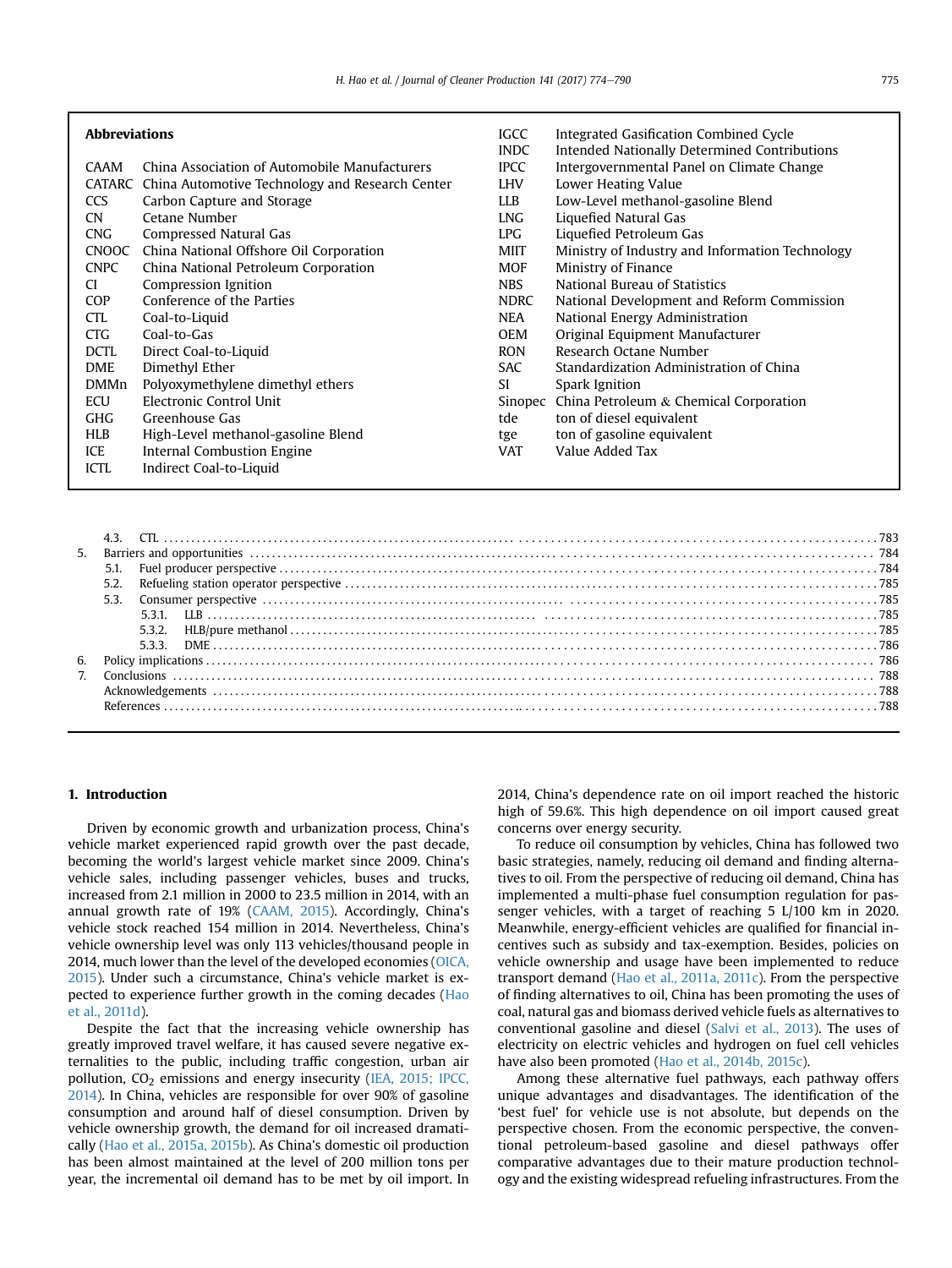<span id="page-2-0"></span>environmental perspective, the low-carbon fuels, such as natural gas and bioethanol, offer the benefits of lower tailpipe emissions and life cycle Greenhouse Gas (GHG) emissions. Electricity and hydrogen are also preferable for their zero tailpipe emissions characteristics. From the energy security perspective, China is poor in oil and natural gas resources, but relatively rich in coal resource ([Lu and Ma, 2004\)](#page-15-0). Under such a circumstance, coal-derived alternative fuels become a preferable choice to enhance energy security. Actually, the Chinese government has been very interested in promoting the use of coal as alternative to oil.

With the development of coal chemical industry, coal can be potentially utilized as vehicle fuel through the following six pathways:

Methanol pathway: Coal $\rightarrow$ Methanol $\rightarrow$ SI (Spark Ignition)-ICE (Internal Combustion Engine) vehicle.

DME pathway: Coal  $\rightarrow$  Dimethyl Ether (DME) $\rightarrow$  CI (Compression Ignition)-ICE vehicle.

DCTL pathway: Coal $\rightarrow$ Direct Coal-to-Liquid (DCTL) $\rightarrow$ CI-ICE vehicle.

ICTL pathway: Coal $\rightarrow$ Indirect Coal-to-Liquid (ICTL) $\rightarrow$ CI-ICE vehicle.

Electricity pathway: Coal  $\rightarrow$  Electricity  $\rightarrow$  Electric vehicle.

Hydrogen pathway: Coal $\rightarrow$ Hydrogen $\rightarrow$ Fuel cell vehicle.

It was estimated that the consumption of methanol as vehicle fuel reached over 6.0 million tons in 2013 ([Chang, 2014](#page-14-0)). CTL production reached 1.2 million tons in 2014 [\(MIIT, 2015b](#page-15-0)), most of which was consumed by vehicles. Accordingly, the amount of gasoline and diesel replaced by methanol and CTL were around 2.8 and 1.2 million tons, which accounted for around 3.1% and 1.7% of total gasoline and diesel consumptions by vehicles in 2014. More specific decompositions of the fuel consumptions by vehicles in China can be found in relevant studies [\(Hao et al., 2015a, 2015b\)](#page-14-0). With the development of China's coal chemical industry, the consumptions of coal-derived alternative fuels are expected to experience further growth in the future.

From an international perspective, there have been trails on developing coal-derived alternative fuels in many other countries. As early as in the World War II, Germany established 18 DCTL and 9 ICTL plants, with their productions meeting 90% of domestic gasoline demand ([Dubey, 2008\)](#page-14-0). However, these plants were mostly closed down after World War II. After that, the most significant progress was led by Sasol, South Africa's dominating energy company. Sasol's trial on CTL production was mostly driven by the international sanctions imposed on South Africa during the apartheid era and the government's unsuccessful looking for oil. Benefiting from the generous government subsidy, Sasol has made a great fortune through its CTL plants. Sasol established the Sasol Synfuel II and Sasol Synfuel III CTL plants in 1980 and 1984, with a total production capacity of 160,000 barrels per day ([Gas-to-Liquids](#page-14-0) [News, 2005\)](#page-14-0). These two plants are still under operation nowadays. Driven by the oil crisis in the 1970s, countries like the U.S. also showed significant interests in developing CTL. Especially, over recent years, the use of CTL as jet fuel, which was estimated to be cost-effective and market-competitive, has become an emphasis of the energy research and development [\(NETL, 2015](#page-15-0)).

Technologically, coal can also be utilized to produce ethanol, which is another kind of vehicle alternative fuel. However, in reality, the use of coal-derived ethanol is very little. Globally and in China, ethanol is mainly derived from biomass. With Brazil as a representative, bioethanol has played an essential role in the transition of vehicle energy system. The progress of bioethanol application in the U.S. and China was also remarkable over the past decade. Global bioethanol consumption was estimated to increase from 0.35 EJ in 2000 to 1.78 EJ in 2012 [\(EIA, 2015](#page-14-0)). However, considering the scope of this study, the ethanol issues are not detailed in this paper.

Existing studies on coal-derived alternative fuels mostly focus on evaluating their energy, environmental and economical impacts. [Liu et al. \(2013\)](#page-15-0) compared the properties of coal-derived methanol, DME, CTL from multiple aspects, resulting in a technology roadmap for the development of coal-derived alternative fuels in China. Regarding fuel methanol, [Zhen and Wang \(2015\)](#page-16-0) summarized the thirteen methods of applying methanol in ICE vehicles. [Chen et al.](#page-14-0) [\(2014\)](#page-14-0) analyzed the development strategy of fuel methanol in China. They argued that the use of fuel methanol in China should be constrained in coal-rich regions. The basis for this argument is that in the coal-rich regions, the methanol transportation, storage and refueling infrastructures are quite mature, which implies a low fuel system transition cost. However, in other regions, the infrastructures are not mature enough to support the transition. Regarding DME, [Park and Lee \(2014\)](#page-15-0) reviewed the use of DME in CI engine. They concluded that the use of DME offers the benefits of lower  $NO<sub>x</sub>$ , HC and CO emissions. [Zhang and Huang \(2007\)](#page-16-0) conducted life cycle assessment on the GHG emissions of coal-derived DME used on urban buses. They found that using coal through the DME pathway is more rational than through the CTL pathway from the GHG emissions perspective. CTL has received the highest attention from the research community. [Ou et al. \(2010\)](#page-15-0) compared the GHG emissions of the CTL pathway and other coal-based pathways, and concluded that the CTL pathway significantly increases the life cycle GHG emissions compared with petroleumbased pathways. [Xu et al. \(2015\)](#page-16-0) introduced the development of CTL technology and industry in China, and discussed their possible environmental impacts. [Mantripragada and Rubin \(2013a\)](#page-15-0) evaluated the  $CO<sub>2</sub>$  impacts of CTL plants under multiple aspects. Besides coal-derived alternative fuels, other coal-derived products have also received attention from the research community ([Xiang et al.,](#page-16-0) [2015\)](#page-16-0). Overall, researches have revealed the impacts of developing coal-derived alternative fuels in multiple dimensions. However, technology evaluation alone is not enough to answer the question of how China should develop coal-derived alternative fuels. Alternatively, this question can only be answered based on the comprehensive considerations on resource abundance, environmental impacts, technology pathway advantages and disadvantages, and market acceptance.

For these reasons, a comprehensive review on the development of coal-derived alternative fuels in China is conducted. This review aims to answer the questions of if China should develop coalderived alternative fuels and, if so, on what scale, through what technology pathway, and based on what deployment strategy. The



Fig. 1. Primary energy consumption in China from 2000 to 2014.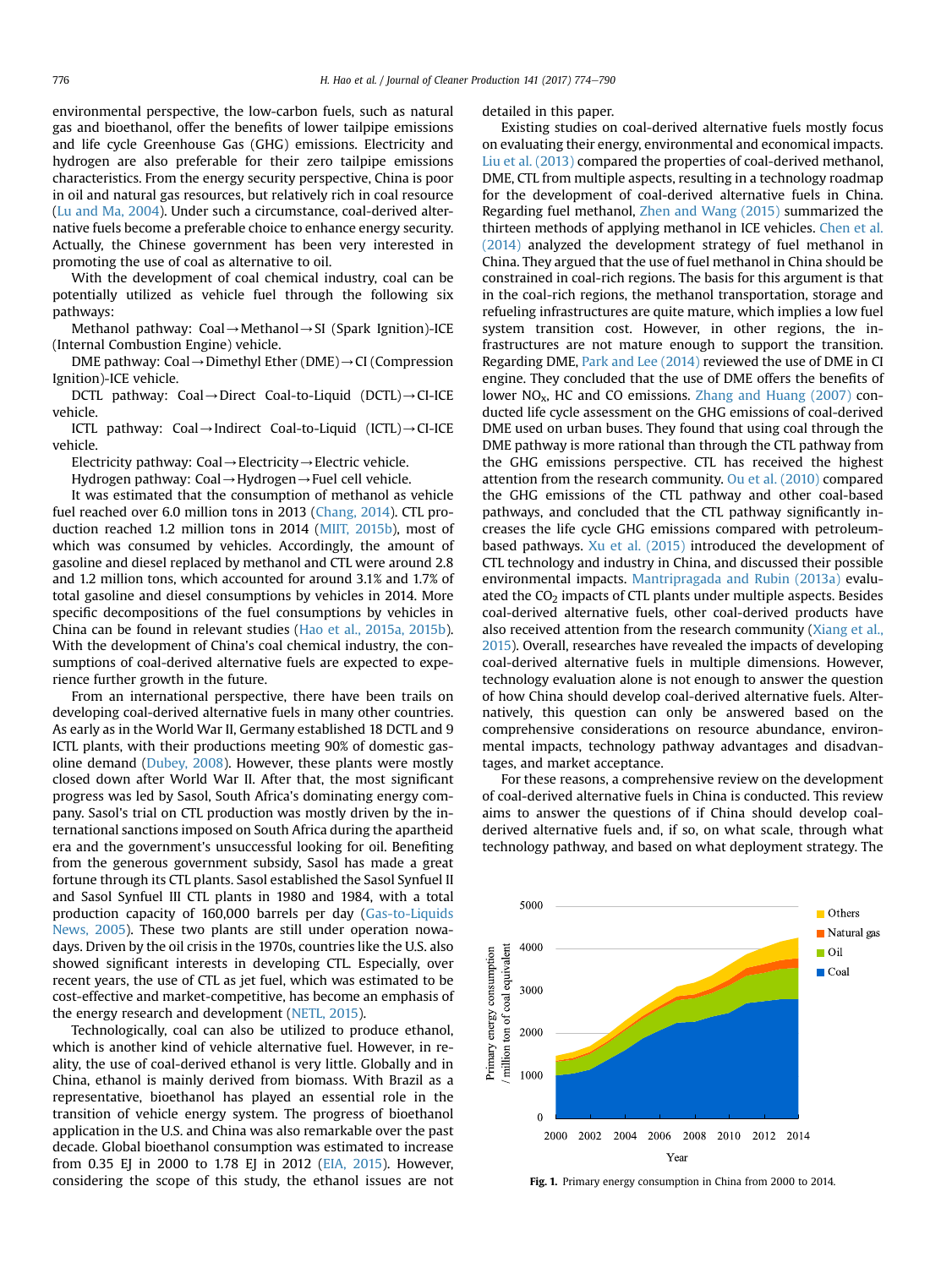

Fig. 2. Coal production and consumption in China over recent years. Note: <sup>a</sup> The gap between coal production and consumption was the net coal import.

review is organized as follows: the next section analyzes the rationality of developing coal-derived alternative fuels from the resource abundance perspective. Following this, the major promising technology pathways of utilizing coal as alternative fuels are compared. The subsequent section summarizes the policy initiatives China has taken to promote the use of coal-derived alternative fuels. Following this, barriers and opportunities for each alternative fuel are assessed. Policy implications are raised in the next section. The last section concludes the whole review.

# 2. Coal utilization in China

In this section, the current status of coal utilization in China is introduced. Based on this, the rationality of developing coalderived alternative fuels is discussed.

#### 2.1. Coal resource, production and consumption

China has relatively rich coal resources. The proved coal reserve in China was estimated to be 114.5 billion tons, 12.8% of global total ([BP, 2015\)](#page-14-0). As a comparison, the shares of China's proved oil and natural gas reserves are only 1.1% and 1.8% of global total ([BP, 2015\)](#page-14-0). Therefore, coal has long been playing the dominating role in China's energy system, as [Fig. 1](#page-2-0) shows [\(NBS, 2015a](#page-15-0)). As Fig. 2 shows, China's coal production and consumption experienced rapid growths over



Fig. 3. Decomposition of coal consumption in China by utilizations in 2013.

recent years, increasing by 67% and 74% within the last decade, respectively ([NBS, 2015a](#page-15-0)). In 2014, China's coal consumption was 1962 million tons of oil equivalent, representing 66.0% of China's primary energy consumption, and 50.6% of global coal consumption [\(BP, 2015\)](#page-14-0).

Generally, power generation is the most efficient way of coal utilization, especially when coupled with high-efficiency generation technologies, such as Integrated Gasification Combined Cycle (IGCC), and emissions control technologies such as Carbon Capture and Storage (CCS). Based on this consideration, China has prioritized the use of coal for power generation. The share of electricitycoal out of total coal consumption is projected to increase from the current level of 46%-60% in 2020 ([NBS, 2015a](#page-15-0)). Besides, coal is also the necessary material and energy feedstock for other industrial sectors. Other major forms of coal utilization include industrial boilers, coking and heating, which were responsible for 23%, 15%, and 5% of total coal consumption in 2013, as Fig. 3 shows [\(NBS,](#page-15-0) [2015a\)](#page-15-0). Currently, coal consumption for chemical uses, except coking, is relatively in a small scale, accounting for less than 5% of total coal consumption.

Coal chemical industry is commonly conceptually categorized into traditional and modern coal chemical industries, as [Fig. 4](#page-4-0) shows. Traditional coal chemical industry includes the productions of coke, calcium carbide, ammonia, methanol, etc. These sectors have been established for a long time and are quite mature in technology. Modern coal chemical industry is based on C1 chemical knowledge, which refers to chemical production through the synthesis of materials containing one carbon atom, such as methane, methanol, etc. Modern coal chemical industry covers the productions of CTL, Coal-to-Gas (CTG), DME, olefin, ethylene glycol, etc [\(Xie et al., 2010\)](#page-16-0).

From an international perspective, coal production and consumption are concentrated in several major countries. Following China, U.S. and India are the second and third largest coalconsuming countries, which accounted for 11.7% and 9.3% of global coal consumption in 2014, respectively ([BP, 2015](#page-14-0)). As the energy situations in these countries are quite different, the utilizations of coal resource show significant disparities. In the U.S., around 95% of coal consumption is for power generation, with the other 5% for coking and other utilizations. The major reason behind this consumption pattern is that natural gas, as a cleaner primary energy, has already been widely used in power generation and other industrial sectors, which squeezes the space for coal utilization. Besides, the demand for coking in the U.S. is much lower than in China. Regarding India, the situation is much more similar to China. The coal consumptions attributed to power generation, coking and other utilizations are around 70%, 15% and 15%.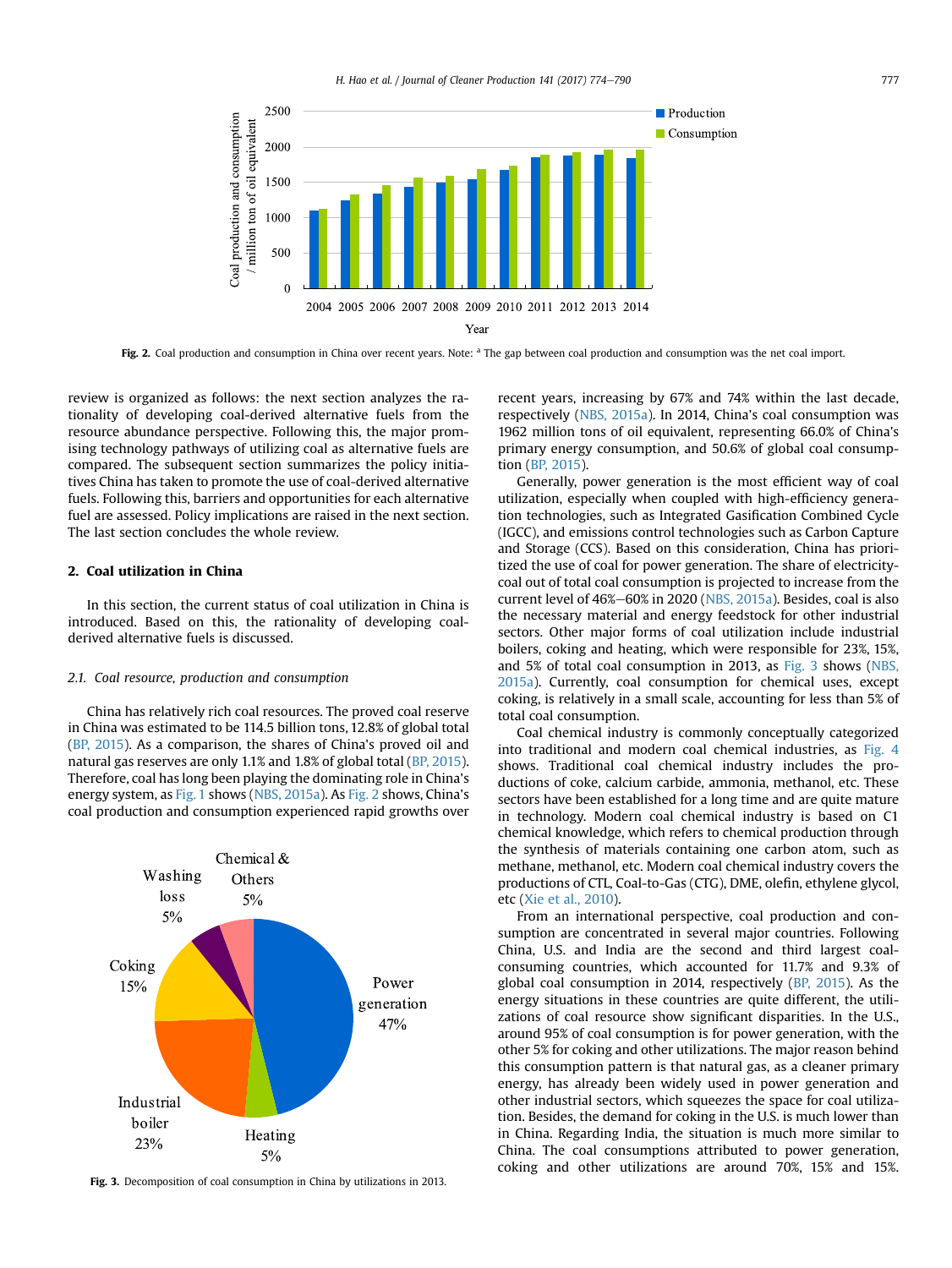<span id="page-4-0"></span>

Fig. 4. Coal utilization pathways in China.

Especially, India is also showing interests in developing coal chemical industry over recent years.

# 2.2. Coal-derived alternative fuels

As mentioned above, the basic idea behind the development of coal-derived alternative fuels is to replace the use of the scarce oil resource with the relatively abundant coal resource. However, this is not an impeccable logic of utilizing coal resource. In fact, developing coal-derived alternative fuels faces severe resource, environmental and economical constraints.

First, as mentioned above, due to the fast increase of coal demand, China has become a net importer. On the consumption side, China's power generation and industrial boilers rely mainly on coal. Under such a circumstance, the amount of coal that can be utilized as feedstock to produce vehicle fuels is actually quite limited ([Brathwaite et al., 2010](#page-14-0)). On the other hand, with China's booming natural gas production and import, natural gas has been more and more utilized as vehicle fuel ([NDRC, 2012\)](#page-15-0), which reduces the urgency of oil consumption replacement ([Hao et al., 2011b, 2014a,](#page-14-0)

#### [2012](#page-14-0)).

Second, the production of coal-derived alternative fuels is accompanied by considerable water consumption. It is estimated that the water consumptions for methanol, DME, DCTL and ICTL productions are 8.3t, 21.7t, 6.0t and 11.0t per ton product, respectively ([Jin et al., 2012\)](#page-15-0). However, the fact is that China's water resource distribution highly mismatches with coal resource distribution. China's coal resources distribute mainly in northwestern regions. But these regions are mostly poor in water. In other words, developing coal-derived alternative fuels in coal-rich regions faces great water resource constraint. Although this issue can be solved by transporting coal to water-rich regions, the additional transport cost and, in addition, emission of  $CO<sub>2</sub>$ , will severely reduce the overall cost competitiveness of coal-derived alternative fuels.

To address the water issues, more and more water treatment, purification and recycling technologies have been employed to reduce water consumption and emissions from the coal chemical industry. For example, the Shenhua DCTL project is designed and built to be 'near-zero wastewater discharge', which was realized by establishing four wastewater treatment systems dedicated to



Fig. 5. Comparison of the life cycle GHG emissions of coal-derived alternative fuels. Notes: <sup>a</sup> The unit of g CO<sub>2e</sub>/km denotes the life cycle GHG emissions (measured in g CO<sub>2</sub> equivalent) per kilometer the vehicle travels. <sup>b</sup> The research boundaries of the cited studies are a bit different. The [CATARC \(2007\)](#page-14-0) study and the [Zhang et al. \(2008\)](#page-16-0) study include GHG emissions from fuel cycle and vehicle end-use phase. The [Ou et al. \(2010\)](#page-15-0) study includes not only GHG emissions from fuel cycle and vehicle end-use phase, but also GHG emissions from vehicle manufacturing. <sup>c</sup> The assumptions for the methanol pathway in the cited studies are different. The [Zhang et al. \(2008\)](#page-16-0) study is based on the use of M85, while the other two studies are based on the use of M100.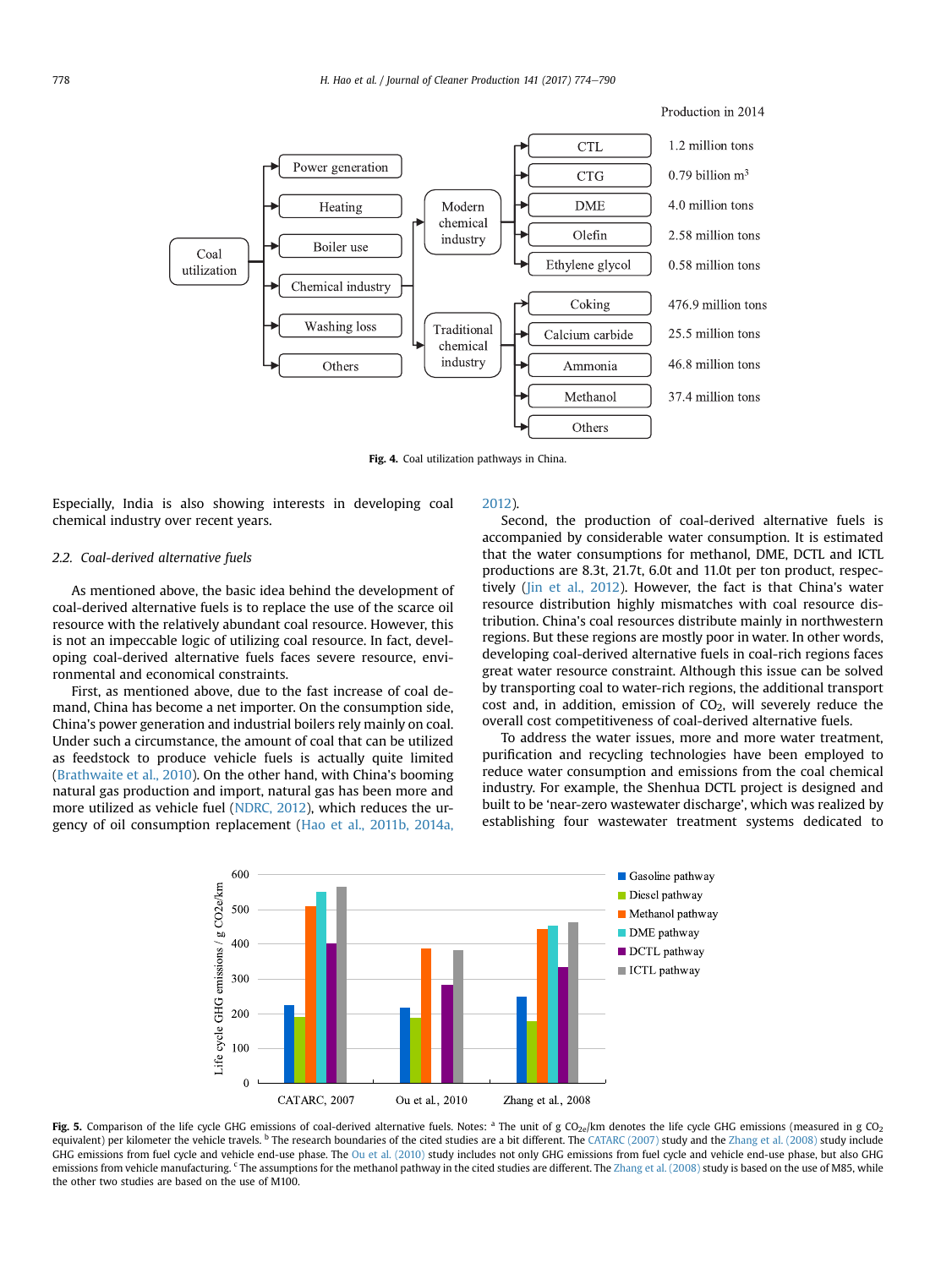dealing with high concentration organic wastewater, low concentration oily wastewater, salty wastewater, and wastewater containing catalyst, respectively. However, in actual operation, due to operation instability and the lack of experiences, these water treatment technologies normally do not function well. Besides, as the application of these water treatment technologies needs considerable capital investment and operation cost, most coal chemical companies are not willing to afford this burden.

Third, the life cycle GHG emissions of coal-derived alternative fuels are much higher than conventional petroleum products. [Fig. 5](#page-4-0) shows the life cycle GHG emissions from the use of coal-derived alternative fuels estimated by different studies ([CATARC, 2007;](#page-14-0) [Ou et al., 2010; Zhang et al., 2008\)](#page-14-0). The life cycle GHG emissions of methanol, DME, DCTL and ICTL productions are 50%-200% higher than the conventional petroleum pathways. In the context of global GHG mitigation, China is facing great pressure from the global community in controlling GHG emissions ([State Council,](#page-16-0) [2014b](#page-16-0)). As specified in the Intended Nationally Determined Contributions (INDC) China submitted to the Intergovernmental Panel on Climate Change (IPCC), China promises to peak its  $CO<sub>2</sub>$  emissions before 2030 ([State Council, 2015](#page-16-0)). During the 21st session of the Conference of the Parties (COP21) held in Paris, President Xi reasserted this promise ( $Xi$ , 2015). The target of GHG mitigation is gaining higher and higher priority in the overall energy strategy. With the aim of reducing GHG emissions, China has considered reducing coal consumption as a major energy strategy ([State](#page-16-0) [Council, 2014a](#page-16-0)). Under such a circumstance, developing coalderived alternative fuels is not in line with the GHG mitigation target.

It should be noted that with the development of CCS technologies, it becomes technologically possible to significantly reduce GHG emissions from the production of coal-derived alternative fuels. As reported by [NETL \(2009\),](#page-15-0) the life cycle GHG emissions of CTL production equipped with CCS is lower than petroleumderived fuels. However, the deployment of CCS technologies is accompanied by considerable cost increment. As estimated by [Berg](#page-14-0) [et al. \(2007\),](#page-14-0) an additional \$10/barrel cost was expected when adding CCS to CTL plants.

Fourth, modern coal chemical industry faces great uncertainties in its economical feasibility. Modern coal chemical industry is capital-intensive. For example, the average investment intensity for ICTL project is around ¥15 billion (~\$2.4 billion)/million ton capacity. From the cost-benefit perspective, such projects can only be rational when operating over a certain scale. However, as coalderived alternative fuels are facing direct competition from conventional fuels, the market can be greatly affected by oil price fluctuations. Accordingly, there is a high possibility that the established production capacities can not be fully utilized, which implies huge losses to the society.

Based on these considerations, the Chinese government has been very cautious about the development of coal-derived alternative fuels. As [Table 1](#page-6-0) shows, since 2004, the government has launched a series of policy initiatives to regulate the development of coal chemical industry, with coal-derived alternative fuels as a focus [\(NDRC, 2006a, b, 2007a, b, 2008, 2009, 2011; NEA, 2013,](#page-15-0) [2014a, b, 2015; SDRC, 2013a, b; State Council, 2005, 2009](#page-15-0)). The essential ideas behind the documents are to strictly constrain the establishments of coal chemical projects, especially the CTL and CTG projects; and to encourage large, efficient projects and eliminate smaller, inefficient ones. For example, CTL projects with capacities of 1 million tons/year or lower, CTG projects with capacities of 2 billion  $m^3$ /year or lower, were prohibited to be established. Overall, although there is a high demand for developing coalderived alternative fuels in China, this industry faces severe resource, environmental and economical constraints. Existing studies estimated that with all possible constraints accounted, the maximum amount of coal resource that can be allocated to produce alternative fuels is around 100-200 million tons per year ([Liu et al.,](#page-15-0) [2013\)](#page-15-0).

## 2.3. Established capacities

The methanol, DME and CTL productions in China over recent years are presented in [Fig. 6](#page-7-0) [\(MIIT, 2015b; NBS, 2015b](#page-15-0)). By 2014, the established methanol production capacity reached 68.9 million tons, most of which were coal-based capacities [\(CCIN, 2015\)](#page-14-0). However, affected by low oil price, most established facilities were in the status of under production ( $Su$  et al., 2013). The actual methanol production was only 37.4 million tons in 2014, implying a capacity utilization rate of around 54%. Methanol is currently mainly consumed as feedstock for downstream chemical products, such as olefin, methanal, DME, acetic acid, among others. The consumption of methanol as vehicle fuel was estimated to be 6.0 million tons in 2013, accounting for around 15% of total methanol consumption ([Chang, 2014\)](#page-14-0).

The utilization rate of DME production capacity is even lower than methanol. By 2014, China's DME production capacity reached 14.9 million tons. However, the actual production was only 4.0 million tons, implying a capacity utilization rate of around 27% ([Hu,](#page-15-0) [2015\)](#page-15-0). DME is currently mainly consumed as the alternative to liquefied petroleum gas (LPG) for residential uses. Very little amount of DME is consumed as vehicle fuel.

China's CTL production capacity and actual production in 2014 reached 1.58 and 1.20 million tons, respectively ([MIIT, 2015b\)](#page-15-0). [Table 2](#page-7-0) summarizes China's initiated CTL projects. The Shenhua DCTL project located in Erdos, Inner Mongolia is the only commercialized DCTL project globally. Meanwhile, eight ICTL projects have been established or under construction. With all these CTL projects established as planned, China's total CTL production capacity is expected to reach around 20 million tons by 2020. This implies a total coal consumption of around 100 million tons as feedstock for CTL production.

#### 3. Technology assessment

Coal can be utilized as vehicle fuel through diversified pathways. These pathways have different impacts on every aspect of the transport system, which is summarized in [Table 3.](#page-8-0) The following sections will discuss the impacts in detail. As methanol and DME are used as alternatives to gasoline and diesel, the physicalchemical properties of these fuels are compared, as presented in [Table 4.](#page-9-0)

#### 3.1. Methanol pathway

Methanol can be derived through coal gasification and synthesis processes ([Xie and Li, 2005](#page-16-0)). Low-Level methanol-gasoline Blend (LLB) can be used directly on conventional vehicles. Regarding high-Level methanol-gasoline Blend (HLB)/pure methanol, as their physical-chemical properties, such as LHV, theoretical air/fuel ratio, RON, change significantly compared with gasoline, they can only be used on modified or dedicated vehicles. The major vehicle modification needed is to install an additional Electronic Control Unit (ECU) on the fuel injection system, which adjusts the fuel injection timing and quantity so that the engine works in a mode that matches the physical-chemical property of the new fuel.

Compared with the CTL pathway, the major advantage of the methanol pathway is its higher overall energy efficiency. Given one unit of coal input, the vehicle mechanical work delivered through the methanol pathway is around 15% higher than the GTL pathway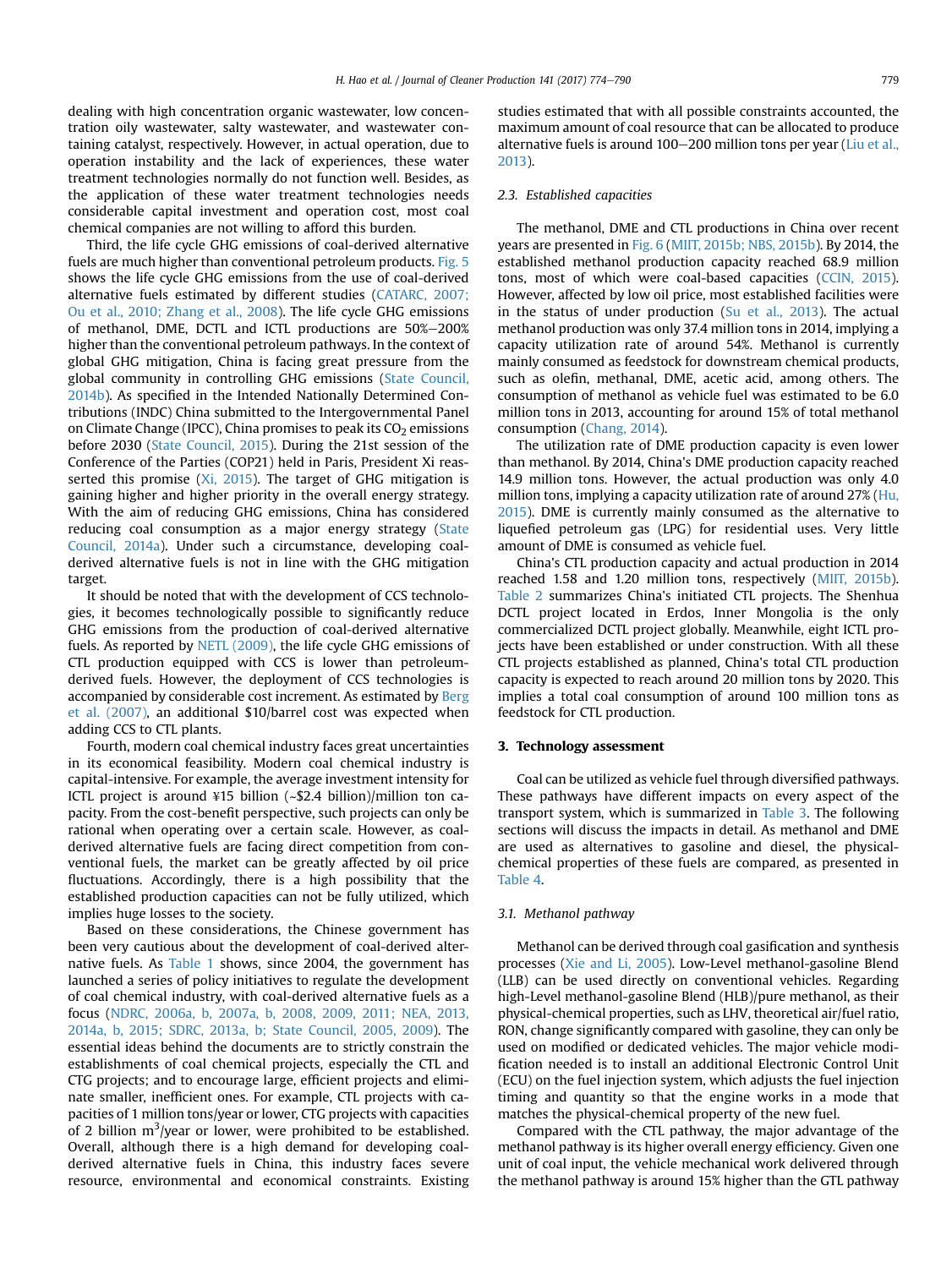<span id="page-6-0"></span>China's recent policy initiatives on coal chemical industry.

| Year | Guidance document                                                                                                       | Major points                                                                                                                                                                                                                                                                                                                                                                                                                                                                                              | References          |
|------|-------------------------------------------------------------------------------------------------------------------------|-----------------------------------------------------------------------------------------------------------------------------------------------------------------------------------------------------------------------------------------------------------------------------------------------------------------------------------------------------------------------------------------------------------------------------------------------------------------------------------------------------------|---------------------|
| 2005 | Guidance on promoting the healthy                                                                                       | To steadily promote the development of CTL and CTG projects                                                                                                                                                                                                                                                                                                                                                                                                                                               | State Council, 2005 |
| 2006 | development of coal industry<br>Notification on strengthening the<br>management of coal chemical projects               | To evaluate the resource impacts of CTL and CTG projects<br>CTL projects were suspended to be approved until the launch of national CTL<br>development plan                                                                                                                                                                                                                                                                                                                                               | <b>NDRC, 2006b</b>  |
|      |                                                                                                                         | Coal chemical projects under certain scales were prohibited to be established:<br>CTL projects with capacities of 3 million tons/year or lower<br>Methanol and DME projects with capacities of 1 million tons/year or lower<br>Olefin projects with capacities of 0.6 million tons/year or lower                                                                                                                                                                                                          |                     |
| 2006 | Mid-long term development plan<br>of coal chemical industry (Exposure draft)                                            | Targets for the coal chemical productions:<br>Methanol: 16, 38, 66 million tons in 2010, 2015 and 2020<br>DME: 5, 12, 20 million tons in 2010, 2015 and 2020<br>CTL: 1.5, 10, 30 million tons in 2010, 2015 and 2020<br>Olefin: 1.4, 5, 8 million tons in 2010, 2015 and 2020                                                                                                                                                                                                                             | <b>NDRC, 2006a</b>  |
| 2007 | The eleventh five-year plan on coal industry                                                                            | CTL Projects to be established and demonstrated before 2010:<br>1 million tons/year DCTL project by using domestic independent technologies<br>3 million tons/year ICTL project by incorporating foreign mature technologies<br>0.16 million tons/year ICTL facility and 1 million tons/year ICTL project by using<br>domestic independent technologies                                                                                                                                                   | <b>NDRC, 2007b</b>  |
| 2007 | Coal industry policy                                                                                                    | To establish financial incentives for the production and use of CTL, methanol and<br><b>DME</b><br>To moderately develop coal chemical industry in water-rich and coal-rich<br>regions<br>To restrict the development of coal chemical industry in water-scarce and coal-<br>importing regions<br>To prohibit the development of coal chemical industry in regions with                                                                                                                                   | <b>NDRC, 2007a</b>  |
| 2008 | Notification on strengthening the<br>management of CTL projects                                                         | insufficient environmental capacity<br>The Shenhua DCTL project can continue to be demonstrated<br>The Shenhua ICTL project can only be started after careful evaluation and<br>approval from the central government<br>All other CTL projects must be halted                                                                                                                                                                                                                                             | <b>NDRC, 2008</b>   |
| 2009 | Restructuring and revitalization plan<br>on petrochemical industry                                                      | The approval of modern coal chemical projects would be halted for three years                                                                                                                                                                                                                                                                                                                                                                                                                             | State Council, 2009 |
| 2009 | Notification on restricting over capacity<br>and duplicated construction, and guiding<br>healthy industrial development | The approval of modern coal chemical projects would be halted for three years<br>(in line with previous guidance)                                                                                                                                                                                                                                                                                                                                                                                         | <b>NDRC, 2009</b>   |
| 2011 | Notification on regulating the development<br>of coal chemical industry                                                 | Coal chemical projects under certain scales were prohibited to be established:<br>Olefins projects with capacities of 0.5 million tons/year or lower<br>Methanol projects with capacities of 1 million tons/year or lower<br>DME projects with capacities of 1 million tons/year or lower<br>CTL projects with capacities of 1 million tons/year or lower<br>CTG projects with capacities of 2 billion $m^3$ /year or lower<br>Ethylene glycol projects with capacities of 0.2 million tons/year or lower | <b>NDRC, 2011</b>   |
| 2013 | Coal industry policy (Revised version)                                                                                  | The principles of coal chemical industry development in the 2007 version of<br>Coal Industry Policy were reiterated                                                                                                                                                                                                                                                                                                                                                                                       | <b>NEA, 2013</b>    |
| 2014 | Notification on regulating the development<br>of CTL and CTG industries                                                 | CTL and CTG projects can only be established with the approval from the central<br>government<br>CTL and CTG projects under certain scales were prohibited to be established:<br>CTL projects with capacities of 1 million tons/year or lower<br>CTG projects with capacities of 2 billion $m^3$ /year or lower                                                                                                                                                                                           | <b>NEA, 2014b</b>   |
| 2014 | Guidance on promoting the safe, green<br>development and clean, efficient utilization of coal                           | Modern coal chemical industry should be developed moderately                                                                                                                                                                                                                                                                                                                                                                                                                                              | <b>NEA, 2014a</b>   |
| 2015 | Initiative on clean and efficient utilization of coal                                                                   | Modern coal chemical industry should be developed moderately (in line with<br>previous guidance)<br>With successful demonstration, modern coal chemical projects should be<br>further developed with integrated considerations                                                                                                                                                                                                                                                                            | <b>NEA, 2015</b>    |

([Jin, 2015](#page-15-0)). Besides, methanol production technology has been developed for decades and is currently quite mature. The investment for a methanol plant is lower than a CTL plant on a unit production capacity basis. The tailpipe emissions of methanol vehicles can be lower than conventional vehicles. As summarized by [Dhaliwal et al. \(2000\),](#page-14-0) compared with conventional gasoline vehicles, vehicles running on HLB realize 16%-61% HC reduction and a substantial reduction in non-aldehyde toxic compounds. [Wei et al.](#page-16-0) [\(2008\)](#page-16-0) reported that the use of M85 (85% methanol-15% gasoline blend) leads to a 25% reduction in CO and 80% reduction in  $NO<sub>x</sub>$ compared with the use of pure gasoline.

The major disadvantage of the methanol pathway is the compatibility issues. The transport, storage and distribution of methanol depend on dedicated systems. For the uses of HLB/pure methanol, both existing infrastructure and vehicle fleet need significant modifications. This implies significant transition cost to the society. Besides, the toxicity issues of fuel methanol are still controversial. The use of HLB/pure methanol can cause vehicle problems like engine corrosion and difficulty in low-temperature starting, although they can be avoided by special treatments.

#### 3.2. DME pathway

DME can be derived from coal through two major methods, the one-step method and two-step method. Most existing production facilities in China are based on the two-step method, namely, using coal to produce methanol as the first step, and to produce DME through methanol dehydration as the second step. DME is gaseous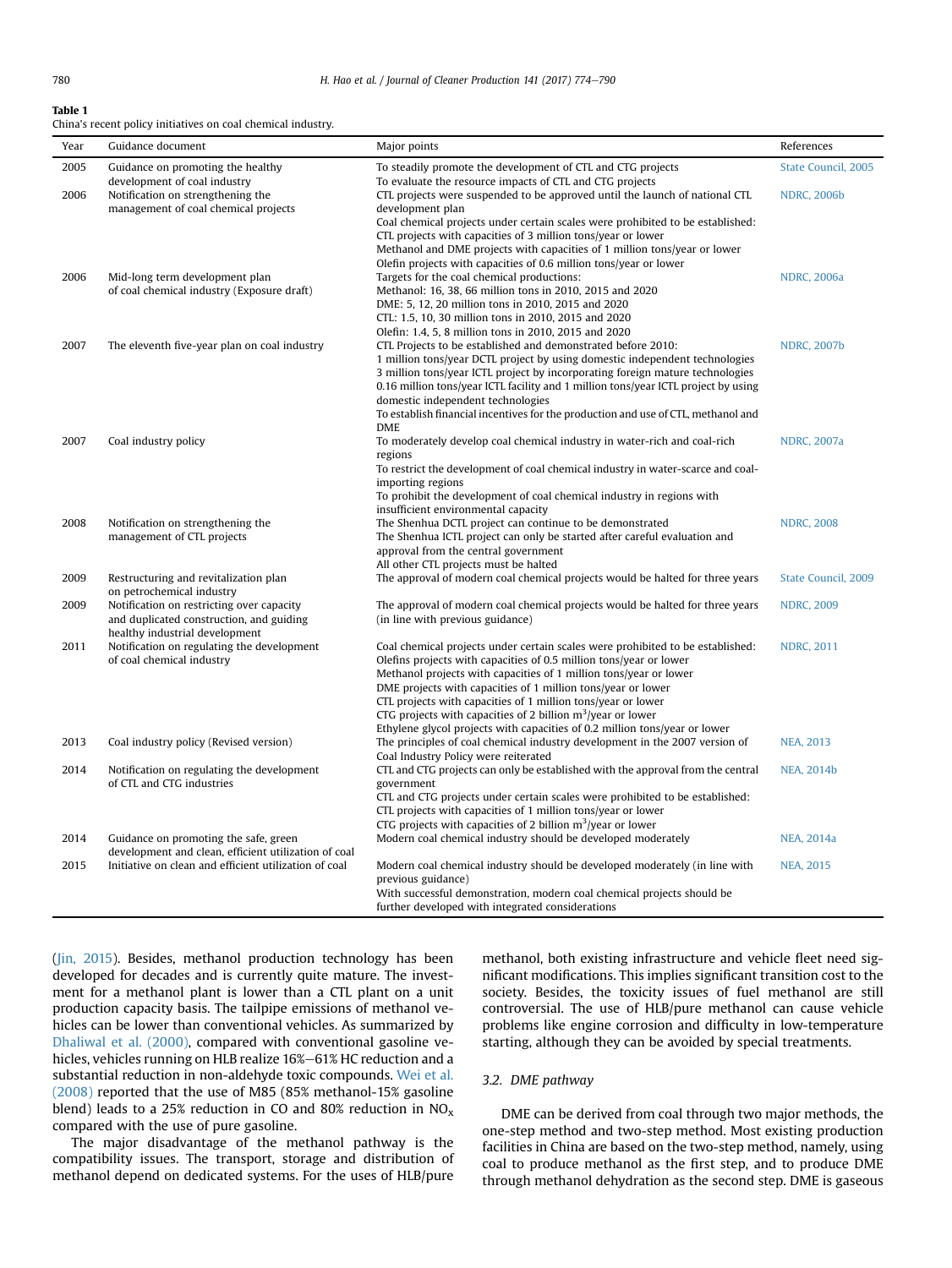<span id="page-7-0"></span>

Fig. 6. Productions of methanol, DME and CTL in China over recent years.

| Table 2                                        |
|------------------------------------------------|
| Established and planned CTL projects in China. |

| Project developer | Technology  | Location              | Status                            | Designed capacity million ton/year |
|-------------------|-------------|-----------------------|-----------------------------------|------------------------------------|
| Shenhua           | DCTL        | Erdos, Inner Mongolia | Operating since 2008              | 5.0                                |
|                   | <b>ICTL</b> | Ningdong, Ningxia     | Under construction, ready in 2017 | 4.0                                |
| Yitai             | ICTL        | Yili, Xinjiang        | Under construction, ready in 2016 | 1.0                                |
|                   | ICTL        | Urumchi, Xinjiang     | Under construction, ready in 2016 | 2.0                                |
|                   | ICTL        | Erdos, Inner Mongolia | Under construction, ready in 2016 | 2.0                                |
| Lu'an             | ICTL        | Changzhi, Shanxi      | Under construction, ready in 2016 | 1.8                                |
| Yankuang          | ICTL        | Yulin, Shaanxi        | Operating since 2015              | 1.0                                |
| Yanchang          | ICTL        | Yulin, Shaanxi        | Operating since 2015              | 0.15                               |
| Yufu              | ICTL        | Bijie, Guizhou        | Under construction, ready in 2018 | 2.0                                |
|                   |             |                       | <b>Total planned</b>              | 18.95                              |

under normal temperature and pressure. Thus, DME can only be used through dedicated infrastructure and on dedicated vehicles. The major differences between DME vehicle and conventional diesel vehicle are the redesign of fuel supply system and the adjustment of engine working mode ([Zhang and Huang, 2007\)](#page-16-0). The DME pathway features the similar advantages with the methanol pathway, i.e., high energy efficiency and technology maturity, lower plant investment [\(Jin et al., 2012](#page-15-0)). On the other hand, DME vehicle and infrastructure technologies are still in the stage of demonstration. The technological barriers such as corrosion, engine power degradation, need to be further solved ([Arcoumanis et al., 2008](#page-14-0)).

# 3.3. CTL pathway

CTL can be derived through both direct liquefaction and indirect liquefaction processes. Direct liquefaction is realized through coal hydrocracking under high temperature and pressure [\(Quignard](#page-15-0) [et al., 2013\)](#page-15-0). For indirect liquefaction, coal is firstly gasified into the mixture of hydrogen and carbon monoxide, which is then converted to oil through Fischer-Tropsch synthesis [\(Salkuyeh and](#page-15-0) [Adams Ii, 2013; Sudiro and Bertucco, 2009\)](#page-15-0). A detailed comparison between DCTL and ICTL can be found in [Xie and Li \(2005\).](#page-16-0) The CTL pathway offers the benefit of complete compatibility with existing infrastructure and vehicle fleet, which implies a near-zero transition cost ([Hao et al., 2010; Ogunkoya and Fang, 2015\)](#page-14-0). However, from the fuel production perspective, CTL production technology is in the stage of mass demonstration, and still faces the uncertainties of energy efficiency, environmental impacts and economical feasibility. Compared with the methanol and DME pathways, the coal consumption, water consumption and  $CO<sub>2</sub>$ emissions of the CTL pathway are generally higher ([Mantripragada](#page-15-0) [and Rubin, 2013b](#page-15-0)). Besides, the investment for a CTL plant is higher than a methanol or DME plant on a unit production capacity basis.

#### 3.4. Electricity pathway

Using coal to generate electricity and then to power electric vehicles is another pathway of utilizing coal as vehicle fuel. The electricity pathway offers the highest life cycle energy efficiency compared with other coal-based pathways. According to [Jin \(2015\),](#page-15-0) with the same coal input, the vehicle mechanical work delivered through the electricity pathway is more than one time higher than the methanol pathway and about two times higher than the CTL pathway. Besides, electric vehicles feature zero tail-pipe emissions, which is critical for improving urban air quality. However, the current performance of electric vehicle is not comparable to conventional vehicles. Low driving range and long charging time are the major drawbacks, although they can be remedied through wide-spread charging infrastructures and the installation of highcapacity batteries. When comparing  $CO<sub>2</sub>$  emissions from the life cycle perspective, electric vehicles using coal power have higher  $CO<sub>2</sub>$  emissions than the petroleum-based pathways ([Huo et al.,](#page-15-0) [2010\)](#page-15-0). Besides, the development of electric vehicles needs dedicated charging network. The cost of electric vehicles is significantly higher than conventional vehicles, all of which implies a high transition cost to the society.

#### 3.5. Hydrogen pathway

Hydrogen can be derived through a variety of pathways, including those which are renewable. The coal-based pathway is one of the options. Hydrogen fuel can be used on fuel cell vehicles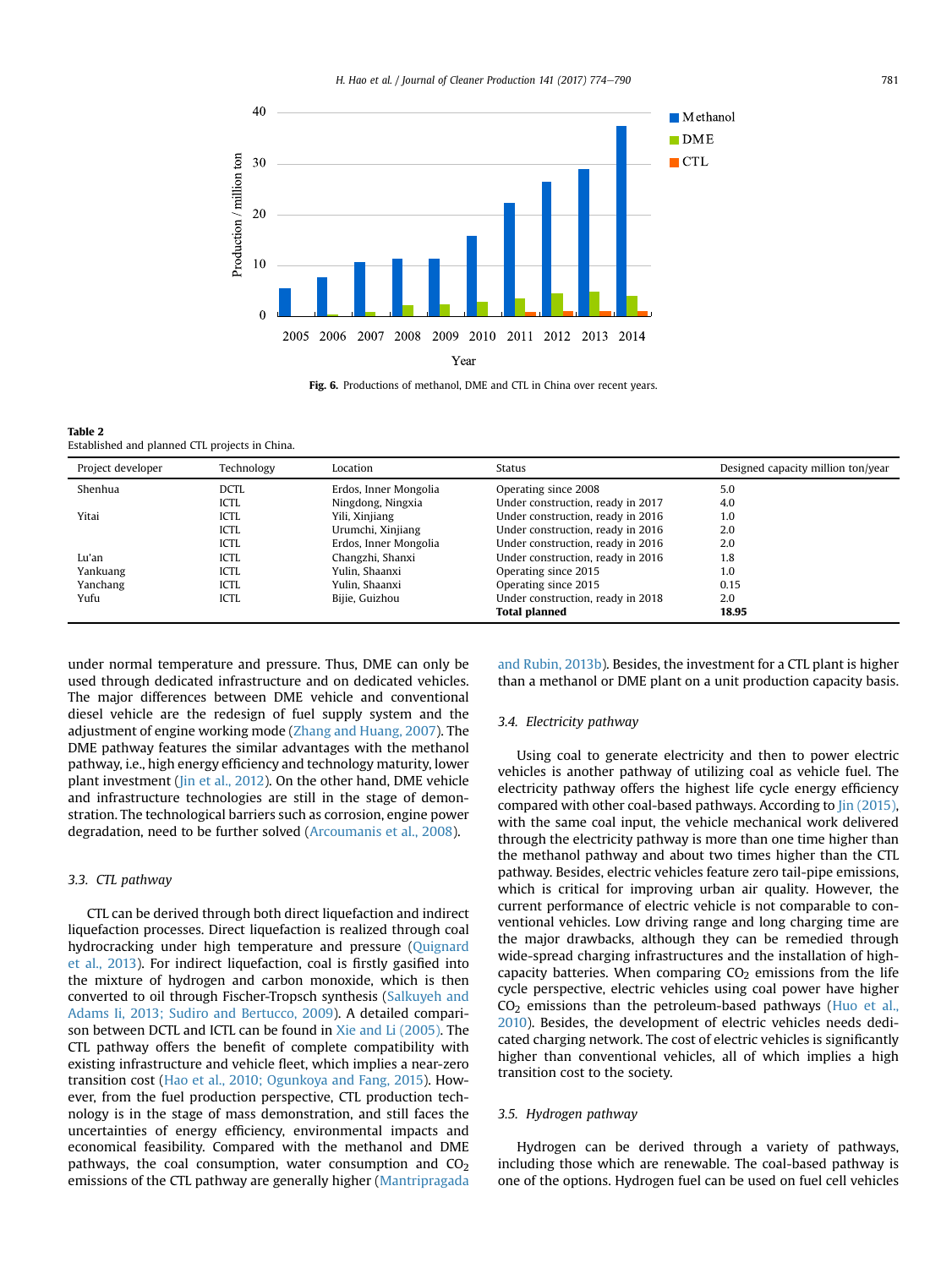<span id="page-8-0"></span>

| Comparison among the pathways of utilizing coal as vehicle fuel. |  |  |
|------------------------------------------------------------------|--|--|
|------------------------------------------------------------------|--|--|

| Fuel                   |                                    | Technology<br>maturity                                                                                          | Vehicle<br>performance                                                                                              | Vehicle<br>compatibility                                                                                         | Infrastructure<br>compatibility                                                                                  | Plant investment                                                          | Resource impact                                                                              | Environmental<br>impact                                                                                                                      |
|------------------------|------------------------------------|-----------------------------------------------------------------------------------------------------------------|---------------------------------------------------------------------------------------------------------------------|------------------------------------------------------------------------------------------------------------------|------------------------------------------------------------------------------------------------------------------|---------------------------------------------------------------------------|----------------------------------------------------------------------------------------------|----------------------------------------------------------------------------------------------------------------------------------------------|
| Methanol<br>pathway    | <b>LLB</b><br>HLB/pure<br>methanol | All associated<br>technologies are<br>quite mature<br>All associated<br>technologies are<br>quite mature        | Comparable to<br>conventional<br>vehicles<br>Difficulty in low-<br>temperature<br>starting<br>Corrosion<br>problems | Compatible with<br>conventional<br>vehicles<br>Engine retrofit<br>needed<br>Dedicated<br>methanol tank<br>needed | Special treatments<br>needed for the<br>transport, storage,<br>distribution, and<br>refueling<br>infrastructures | Around ¥5 billion/<br>million ton<br>production<br>capacity               | Higher energy<br>efficiency<br>compared with CTL Controversial<br>High water<br>consumption  | Low tailpipe<br>emissions<br>methanal<br>emissions<br>Life cycle GHG<br>emissions 80%<br>$-120\%$ higher than<br>petroleum-based<br>pathways |
| <b>DME</b><br>pathway  |                                    | DME vehicle and<br>infrastructure<br>technologies need<br>further<br>development                                | Comparable to<br>conventional<br>vehicles                                                                           | Dedicated DME<br>engine needed<br>Dedicated DME<br>tank needed                                                   | Dedicated DME<br>infrastructures<br>needed                                                                       | Around ¥8 billion/<br>million ton<br>production<br>capacity               | Higher energy<br>efficiency<br>compared with CTL Life cycle GHG<br>High water<br>consumption | Low tailpipe<br>emissions<br>emissions 100%<br>$-200\%$ higher than<br>petroleum-based<br>pathways                                           |
| <b>CTL</b><br>pathway  | <b>DCTL</b>                        | CTL production<br>technologies need<br>further<br>demonstration                                                 | Comparable to<br>conventional<br>vehicles                                                                           | Compatible with<br>existing vehicle<br>fleet                                                                     | Compatible with<br>existing<br>infrastructures                                                                   | Around ¥10 billion/ Lower energy<br>million ton<br>production<br>capacity | efficiency<br>compared with<br>methanol and DME<br>High water<br>consumption                 | Life cycle GHG<br>emissions 50%<br>$-100\%$ higher than<br>petroleum-based<br>pathways                                                       |
|                        | ICTL                               |                                                                                                                 |                                                                                                                     |                                                                                                                  |                                                                                                                  | Around ¥15 billion/ Lower energy<br>million ton<br>production<br>capacity | efficiency<br>compared with<br>methanol and DME petroleum-based<br>High water<br>consumption | Life cycle GHG<br>emissions 100%<br>$-200\%$ higher than<br>pathways                                                                         |
| Electricity<br>pathway |                                    | Electric vehicle and Lower driving<br>charging<br>infrastructure<br>technologies need<br>further<br>improvement | range (typically<br>100-300 km,<br>depending on<br>battery capacity)<br>Long charging time vehicles                 | Based on battery-<br>motor propulsion<br>technology, with<br>much higher cost<br>than conventional               | infrastructures<br>needed                                                                                        | Dedicated charging No dedicated plant Highest energy<br>needed            | efficiency<br>compared with<br>other coal-based<br>pathways<br>Low water<br>consumption      | Zero tailpipe<br>emissions<br>Lowest life cycle<br>GHG emissions<br>compared with<br>other coal-based<br>pathways                            |
| Hydrogen<br>pathway    |                                    | Fuel cell vehicle<br>and hydrogen<br>infrastructure<br>technologies need<br>further<br>development              | Comparable to<br>conventional<br>vehicles                                                                           | Based on fuel cell<br>propulsion<br>technology, with<br>much higher cost<br>than conventional<br>vehicles        | Dedicated<br>hydrogen<br>infrastructures<br>needed                                                               | Data currently<br>unavailable                                             | Higher energy<br>efficiency<br>compared with<br>other coal-based<br>pathways                 | Zero tailpipe<br>emissions<br>Lower life cycle<br>GHG emissions<br>compared with<br>other coal-based<br>pathways                             |

([Van Mierlo et al., 2006](#page-16-0)). Same with electric vehicles, fuel cell vehicles offer the benefit of zero tail-pipe emissions. However, the current hydrogen technologies are still not ready for mass deployment ([Sharma and Ghoshal, 2015](#page-15-0)). The hydrogen production, transport, storage, distribution, refueling technologies, as well as the fuel cell technologies, still need to be further developed ([Singh et al., 2015\)](#page-16-0). Besides, the deployment of fuel cell vehicles has to be accompanied by a newly established hydrogen refueling network, and a much higher vehicle manufacturing cost, implying a high transition cost.

Based on the analysis above, it can be concluded that each technology pathway has its own advantages and disadvantages. The evaluation of the pathways depends critically on how the advantages and disadvantages are valued and balanced. The methanol and DME pathways offer the benefits of higher technology maturity and production efficiencies, while the disadvantages are lower compatibility with existing vehicle fleet and infrastructures ([Chen,](#page-14-0) [2006; Jin, 2015; Xie and Li, 2005\)](#page-14-0). In contrast, the CTL pathways, including DCTL and ICTL, show advantages in terms of compatibility with existing vehicle fleet and infrastructure, but the technology maturity and production efficiencies are lower ([Cao, 2011](#page-14-0)). The electricity and hydrogen pathways have obvious advantages from the life cycle efficiency perspective, but their development depends critically on vehicle technology improvement and infrastructure deployment, which is far from maturity at the current stage.

Besides, some key concerns are yet to be clearly justified. For example, the potential impact of methanol use as vehicle fuel on human health is still very controversial. The use of methanol as vehicle fuel under normal conditions has generally been proved to be safe [\(Su, 2014](#page-16-0)). However, the use of methanol under a wider range of conditions, including different blend levels, different vehicle operating conditions, the possible accidents in methanol storage, distribution and refueling, still needs to be fully tested. The technology maturity of CTL is also a great concern. The Shenhua DCTL plant is the first-ever large-scale commercialized DCTL project globally. Although the facility has been reported to be operating in good condition since its establishment, the energy efficiency, environmental impact, water resource impact are still not fully disclosed. The operation stability and facility lifespan are not clear either.

An even more substantial concern is the unclear scientific facts behind these technology pathways. As [Fig. 5](#page-4-0) shows, the relative comparisons of technology pathways within each study are quite different, and can lead to different implications. For example, the [Ou et al. \(2010\)](#page-15-0) study showed that the life cycle GHG emissions from the methanol pathway is higher than the ICTL pathway, which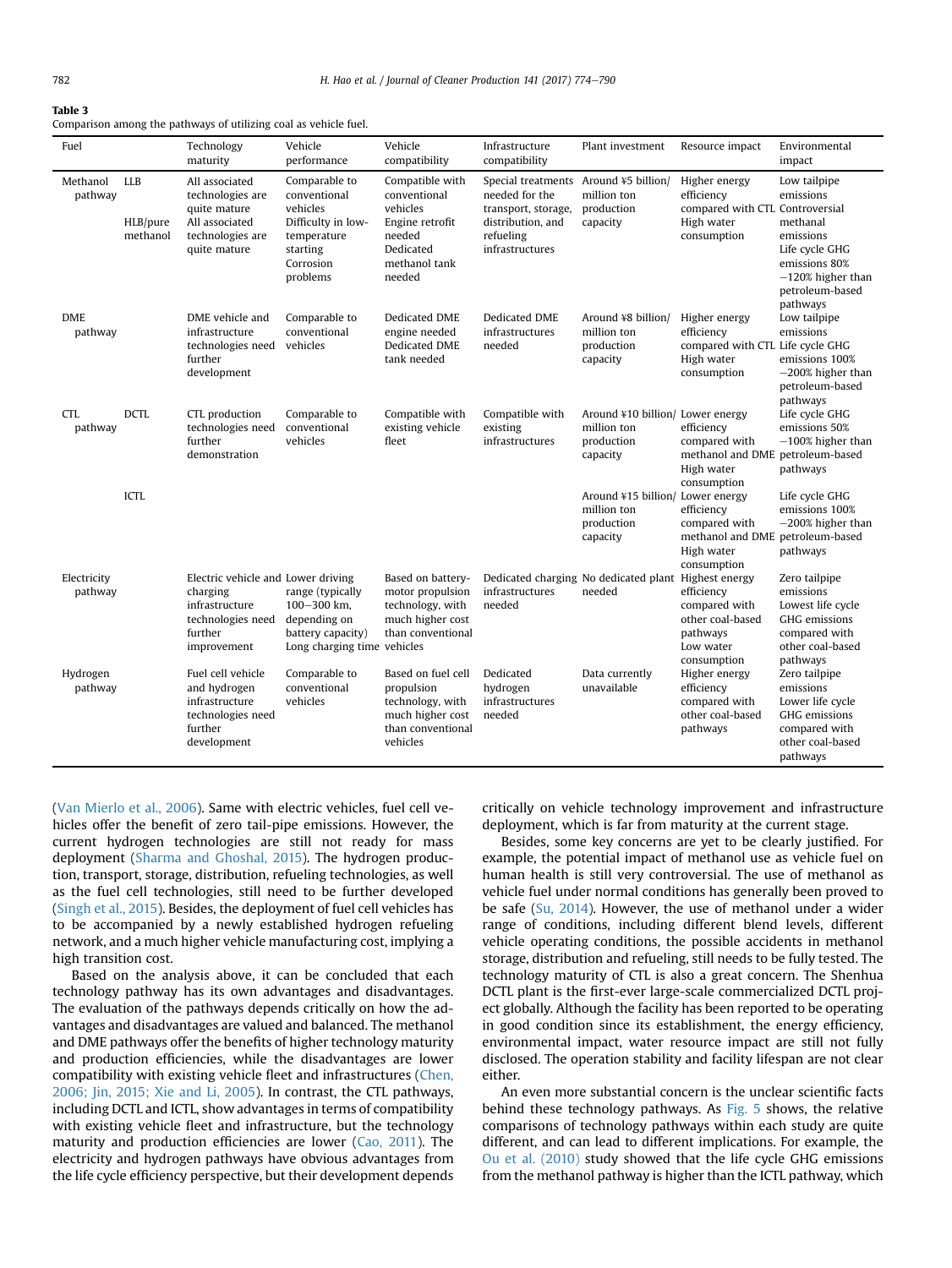<span id="page-9-0"></span>

| The physical-chemical properties of gasoline, methanol, diesel and DME. |       |                          |                    |                             |                                  |  |  |  |
|-------------------------------------------------------------------------|-------|--------------------------|--------------------|-----------------------------|----------------------------------|--|--|--|
|                                                                         | Unit  | Gasoline                 | Methanol           | Diesel                      | <b>DME</b>                       |  |  |  |
| Molecular formula                                                       |       | $C_5H_{12}-C_{12}H_{26}$ | CH <sub>3</sub> OH | $C_{10}H_{22}-C_{22}H_{46}$ | CH <sub>3</sub> OCH <sub>3</sub> |  |  |  |
| Oxygen content                                                          |       | 0                        | 50%                |                             | 34.8%                            |  |  |  |
| Density                                                                 | kg/L  | $0.70 - 0.78$            | 0.79               | $0.84 - 0.86$               | 0.67                             |  |  |  |
| Boiling point                                                           | °C    | $30 - 220$               | 64.7               | $180 - 370$                 | $-24.9$                          |  |  |  |
| Autoignition temperature                                                | °C    | $246 - 280$              | 470                | 210                         | 235                              |  |  |  |
| LHV <sup>a</sup>                                                        | MI/kg | 43.07                    | 20.09              | 42.65                       | 28.8                             |  |  |  |
| Theoretical air/fuel ratio                                              |       | 14.7                     | 6.5                | 14.3                        | 9.0                              |  |  |  |
| RON/CN <sup>b</sup>                                                     |       | $90 - 97$                | 108.7              | $40 - 55$                   | $55 - 60$                        |  |  |  |

Note: LHV: Lower Heating Value.

<sup>b</sup> RON: Research Octane Number (for gasoline and methanol); CN: Cetane Number (for diesel and DME).

implies that the ICTL pathway can be an absolutely better option than the methanol pathway. On the other hand, the [CATARC \(2007\)](#page-14-0) study indicated a lower GHG emissions estimation for the methanol pathway than the ICTL pathway. This can be the basis for arguing that the methanol pathway is a better choice.

Due to the different perspectives into the advantagedisadvantage balances, and due to the insufficient scientific evidences, there have been great controversies over how coal should be used as vehicle fuel in China. Major opinions can be generally divided into the pro-methanol & DME camp and the pro-CTL camp, each camp with strong arguments and numerous powerful supporters. Under such a circumstance, the most urgent work is not to determine what technology pathway to choose, but to stimulate the demonstration processes, and the associated data and evidence collections. Through the demonstration processes, the uncertainties of technologies can be gradually understood and reduced. The evaluation of different technology pathways can be more solid with more demonstration data incorporated. All these works contribute to providing evidences for determining the optimal technology pathway.

Specifically, the demonstration of methanol use as vehicle fuel is currently encountering significant barriers, which should be cleared using policy instruments. The demonstration of CTL plants, especially the ICTL plants, has already been in a great scale. The further establishment of CTL plants should be strictly restricted before a total confidence on the technology maturity. The demonstration of DME use as vehicle fuel is still in very small scale, and should be promoted to improve vehicle and infrastructure technology maturity. As the electricity and hydrogen pathways are much larger topics concerning a total transition of the transport energy system ([Jaramillo et al., 2009\)](#page-15-0), this paper does not go deep into these two technology pathways.

#### 4. Policy initiatives

In this section, the policy initiatives China has launched to promote the use of coal-derived alternative fuels are comprehensively reviewed.

## 4.1. Methanol

Both the central and many local governments have made great efforts in promoting the use of methanol as vehicle fuel. The promotion was firstly initiated in some coal-rich provinces, with Shanxi as the representative [\(SPG, 2014](#page-16-0)). In 2002, Shanxi province announced the M15 (15% methanol-85% gasoline blend) demonstration program ([SPG, 2002\)](#page-16-0). Four prefecture-level cities, Taiyuan, Yangquan, Linfen, Jincheng, were included in the demonstration program. Sinopec Shanxi company and its branches in the four demonstration cities were required to provide M15 fuel in their

refueling stations. In 2004, the demonstration program was expanded to cover seven more cities, Datong, Shuozhou, Xinzhou, Jinzhong, Changzhi, Yuncheng, Lvliang ([SPG, 2004\)](#page-16-0). Each newly covered city was required to have 20 refueling stations providing M15 fuel. In 2005, the demonstration program in three cities, Yangquan, Linfen, Jincheng, evolved into the closed-operation mode ([SPG, 2005\)](#page-16-0). Namely, all refueling stations in the closedoperation regions were mandated to provide M15 fuel only. Besides, the use of M100 (pure methanol) started to be demonstrated in the taxi fleet. At the same time, several local standards on methanol use were established ([SPBQTS, 2008](#page-16-0)).

On the national level, Ministry of Industry and Information Technology (MIIT) is the major campaigner behind fuel methanol use. In 2012, MIIT launched the M85 and M100 demonstration program in Shanxi, Shaanxi and Shanghai ([MIIT, 2012\)](#page-15-0). In 2014, the demonstration program was expanded to cover two more provinces, Guizhou and Gansu [\(MIIT, 2015a](#page-15-0)). The demonstration program focused on evaluating the technology maturity, human health and environmental impacts of M85 and M100 uses. By far, China has issued two national standards on fuel methanol, which are Fuel methanol for motor vehicles (GB/T 23,510-2009) and Methanol gasoline (M85) for motor vehicles (GB/T 23799-2009) ([SAC, 2009a,](#page-15-0) [b](#page-15-0)). The highly anticipated national standard for M15 is under discussion and is expected to be available in the near future.

#### 4.2. DME

The use of DME as vehicle fuel is still in the stage of small-scale demonstration. Shanghai is the first city launching DME demonstration program starting in 2008. The demonstration program included ten DME transit buses operating on a local route. These DME transit buses were developed by Shanghai Jiaotong University. In particular, the first DME refueling station was established to support the demonstration program. After that, Linyi of Shandong province started a DME demonstration program in 2009, with a few DME transit buses operating on a local route. In 2011, China launched the national standard of Dimethyl ether for motor vehicle fuel (GB/T 26605-2011) ([SAC, 2011\)](#page-15-0), which is the first national standard regarding the use of DME as vehicle fuel.

# 4.3. CTL

The establishment of CTL projects is under the strict control from the government. CTL projects can only be established after the approval from both the local and central governments. Therefore, the policy on project approval has substantial impact on the development of CTL industry. The government's attitude towards CTL industry experienced dramatic changes over the past decade ([Rong and Victor, 2011\)](#page-15-0). In an exposure draft on coal chemical industry development by National Development and Reform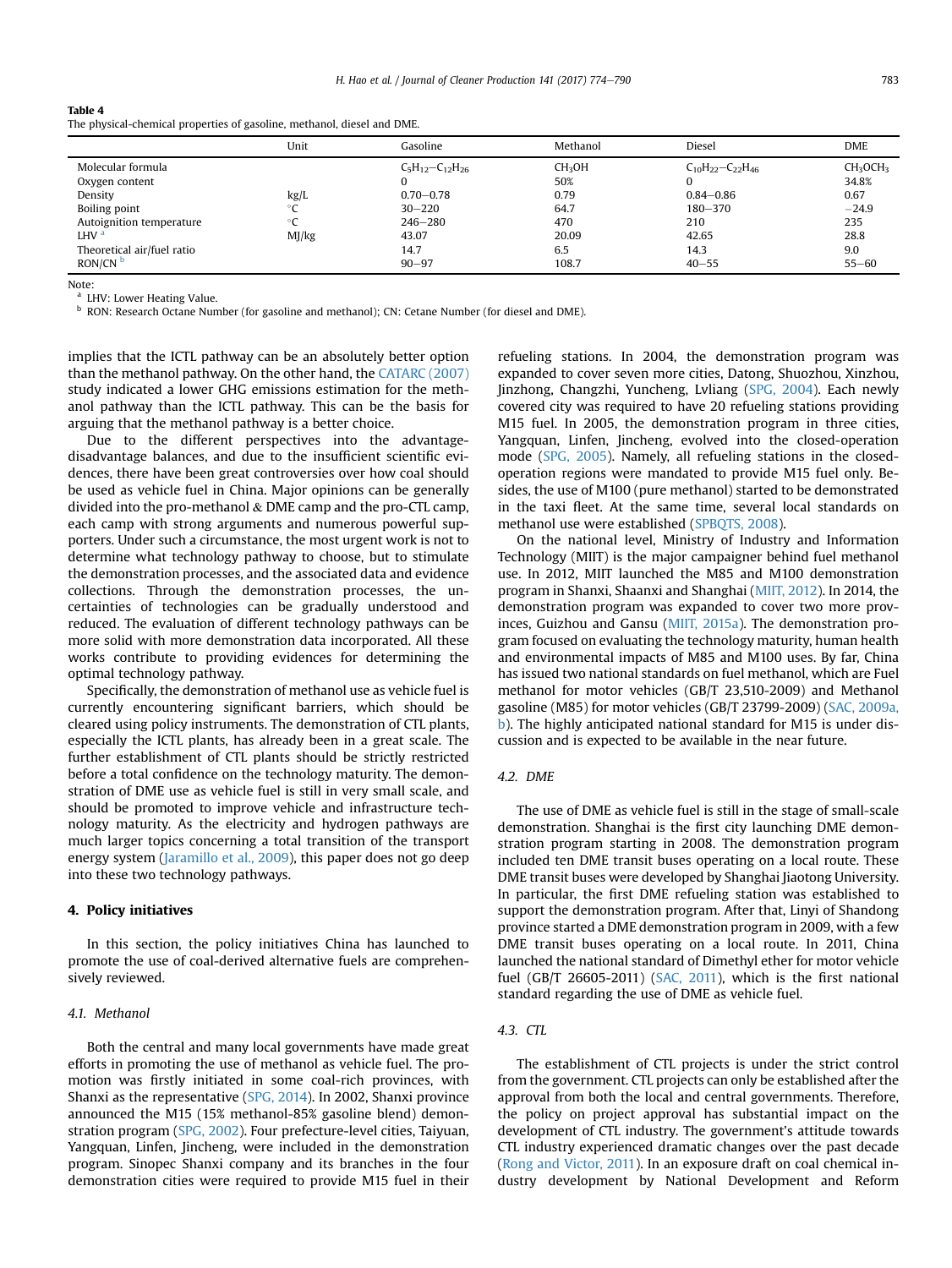Commission (NDRC) in 2006, CTL production was projected to reach 30 million tons in 2020. This target implied that 10% of national gasoline and diesel consumption will be replaced by CTL in 2020. Encouraged by this ambitious target, China's coal chemical companies showed extremely high passion on initiating plans on CTL projects. However, with the issues of water scarcity, unreasonable and redundant constructions emerging, NDRC reversed the previous attitude and greatly tightened the project approval policy. In the 2008, 2009, 2011 and 2014 announcements on coal chemical industry development, NDRC emphasized repeatedly that smallscale CTL projects are strictly prohibited [\(NDRC, 2008, 2009,](#page-15-0) [2011; NEA, 2014b](#page-15-0)). Even large-scale CTL projects can only be approved with full justification. Under such a circumstance, the current CTL industry scale in China is lower than previously projected.

#### 5. Barriers and opportunities

In this section, the barriers and opportunities related to the commercialization of coal-derived alternative fuels are discussed.

#### 5.1. Fuel producer perspective

From the perspective of the fuel producers, the motivation to produce a certain kind of fuel is basically determined by the production profitability. Fig. 7 presents the estimations of the costs and profits of producing fuel methanol, DME, DCTL and ICTL. As the profits of producing coal-derived alternative fuels are very sensitive to oil price, two time points, Jun 2014 and Mar 2015, with different oil prices are chosen to be compared. These two time points generally represent the times when oil price was at the high point (Jun, 2014) and low point (Mar, 2015). The major assumptions behind the estimations are based on several published literature and reports, as listed in [Table 5](#page-11-0) [\(AsiaChem, 2014; Haarlemmer et al.,](#page-14-0) [2014; Jin et al., 2012; Li et al., 2015; Liu et al., 2010; Shen, 2008;](#page-14-0) [Zong, 2008](#page-14-0)).

According to the estimation, production of fuel methanol offers relatively lower profit. In Jun, 2014, when oil price was at the high point, the profit of producing methanol is around ¥500/t, which is far lower than producing other coal-derived alternative fuels. The major reason behind the low profit is the high excise tax imposed on fuel methanol ([MOF, 2008, 2014a, b; 2015; State Council, 2008\)](#page-15-0). The excise tax rate for fuel methanol is set to be the same as gasoline, which is ¥1.00/L in Jun 2014, equivalent to ¥1266/t. During the same period, the excise tax for diesel is ¥0.80/L, equivalent to ¥941/ t. Therefore, although the LHV of fuel methanol (20.1 MJ/kg) is only around half of diesel (42.7 MJ/kg), the excise tax for fuel methanol is over 30% higher than diesel.

Between Jun 2014 and Mar 2015, China increased the excise tax

rate for three times. The excise tax rates for gasoline and diesel in Mar 2015 were ¥1.52/L and ¥1.20/L, over 50% higher than the tax rates in Jun 2014. At the same time, affected by the collapse of international oil price, China's domestic gasoline and diesel trade prices fell steeply. Under such a circumstance, methanol production faces severe losses. According to the estimation, the loss of producing fuel methanol in Mar 2015 is around ¥1300/t. This loss estimation is supported by the intensive reports on the heavy deficit of fuel methanol companies.

Currently, the volume of DME produced as vehicle fuel is very little. The excise tax rate and price formation mechanism do not actually exist. In this estimation, the excise tax rate and price of DME as vehicle fuel are determined by referring to diesel. Namely, excise tax is assumed to be the same with diesel (¥941/t in Jun 2014 and ¥1411/t in Mar 2015). DME price is determined by referring to diesel price on a LHV equivalent basis [\(ORNL, 2011; SAC, 2008\)](#page-15-0). According to the estimation, the profit of producing DME as vehicle fuel is around  $\text{\#}1000$ /t and  $\text{\#}500$ /t in Jun 2014 and Mar 2015, respectively. It should be noted that although the profitability of DME production is relatively better than methanol production, DME production also faces considerable losses when oil price is at the low point.

The profitability of producing CTL is estimated to be better than methanol and DME, or in other words, more resilient to oil price changes. When oil price is at the high point, the profits of producing DCTL and ICTL are around ¥2000/t. The profit of ICTL production is slightly higher than DCTL production. Even at the point when oil price was low and the excise tax rate was increased, CTL production can basically maintain profit and loss balance. Sasol Ltd, the largest coal chemical company in South Africa, estimated that ICTL shows cost competitiveness when oil price is higher than \$45/barrel. This estimation was based on the condition in South Africa. Domestic estimations for the oil price threshold generally range between \$60-80/barrel. Other existing estimations generally fall within this range ([van Vliet et al., 2009\)](#page-16-0). Besides, from the perspective of the local governments, the establishment of CTL plants stimulates local economy growth and employment [\(Qi et al., 2012\)](#page-15-0). This explains why the coal chemical companies and local governments showed high passion at establishing CTL projects [\(Erturk, 2011; Sangeeta](#page-14-0) [et al., 2014](#page-14-0)). However, the profitability of CTL production is not absolute, with the failure of some CTL projects in the U.S. as an example [\(Fantazzini and Maggi, 2015; Vallentin, 2008\)](#page-14-0).

It should be noted that the estimation of costs and profits of producing coal-derived alternative fuels are based on the current tax scheme. The most possible factor that can have substantial impact on the profitability of producing coal-derived alternative fuels is the implementation of carbon tax. As the life cycle  $CO<sub>2</sub>$ emissions of producing coal-derived alternative fuels are significantly higher than the corresponding petroleum-derived fuels, the



Fig. 7. Cost breakdown of producing coal-derived alternative fuels.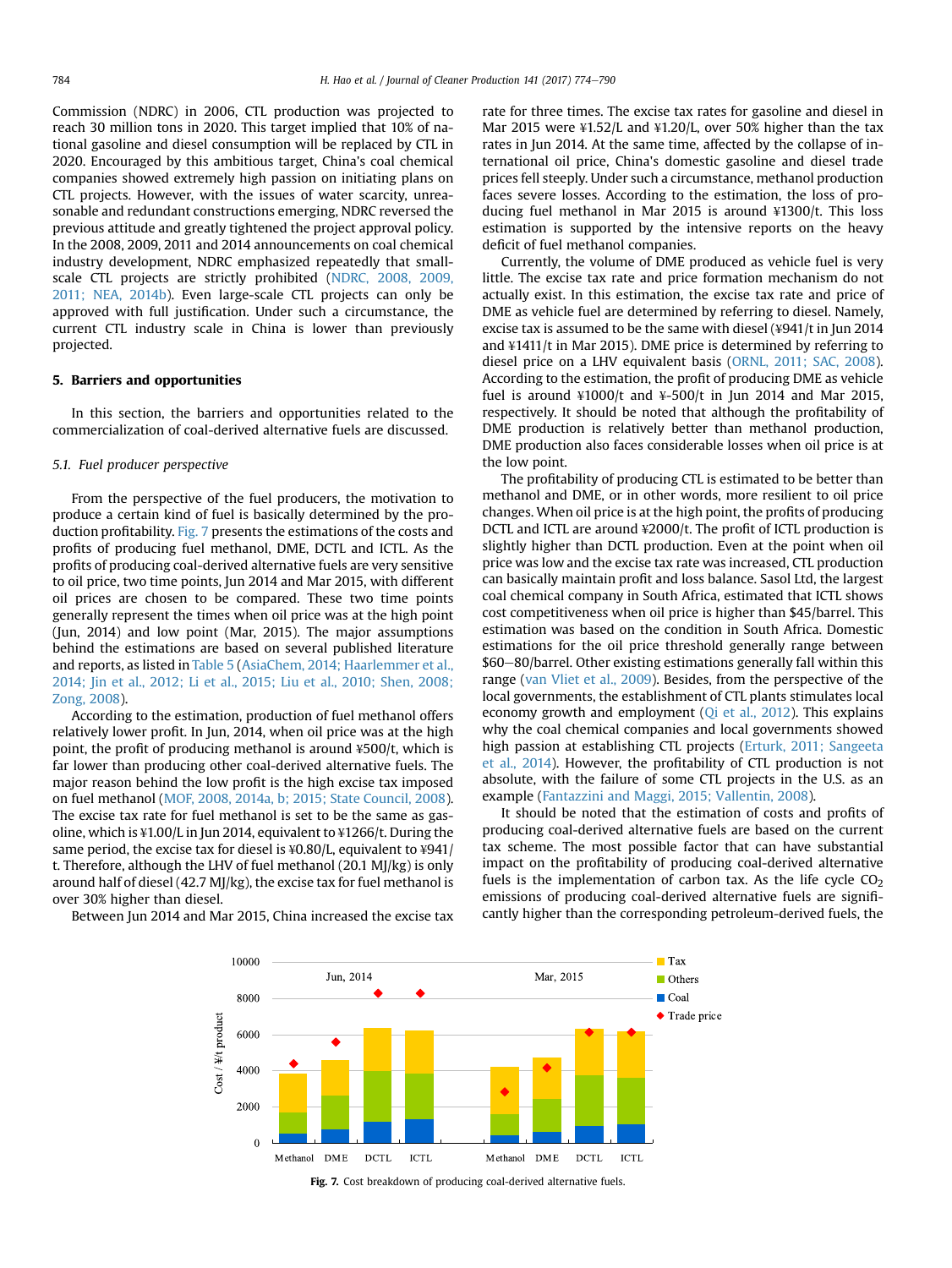<span id="page-11-0"></span>

|  |  |  |  |  |  |  | Major assumptions behind the estimations of production costs of coal-derived alternative fuels. |
|--|--|--|--|--|--|--|-------------------------------------------------------------------------------------------------|
|--|--|--|--|--|--|--|-------------------------------------------------------------------------------------------------|

|                                      |                       | Unit                               | Time point | Methanol | <b>DME</b> | <b>DCTL</b> | ICTL                     |
|--------------------------------------|-----------------------|------------------------------------|------------|----------|------------|-------------|--------------------------|
| Plant design capacity                |                       | million ton product/year           |            | 0.8      | 0.5        | 1.0         | 0.18                     |
| Coal consumption <sup>a</sup>        | Coal for liquidation  | t coal/t product                   |            | -        | -          | 2.0         | $\overline{\phantom{0}}$ |
|                                      | Coal for gasification | t coal/t product                   |            | 1.6      | 2.3        | 1.2         | 3.6                      |
|                                      | Steam coal            | t coal/t product                   |            | 0.4      | 0.6        | 0.6         | 1.1                      |
| Other cost <b>b</b>                  |                       | $\frac{y}{t}$ product              |            | 1123     | 1785       | 2770        | 2530                     |
| Taxation <sup>c</sup>                | Excise tax            | $\frac{y}{t}$ product              | Jun, 2014  | 1266     | 941        | 941         | 941                      |
|                                      |                       |                                    | Mar, 2015  | 1924     | 1411       | 1411        | 1411                     |
|                                      | VAT <sup>d</sup>      | % of price                         |            | 14.5%    |            |             |                          |
|                                      | Other tax             | % of the sum of excise tax and VAT |            | 12%      |            |             |                          |
| Coal price (before VAT) <sup>e</sup> | Coal for liquidation  | $\frac{4}{1}$ t coal               | Jun, 2014  | 350      |            |             |                          |
|                                      |                       |                                    | Mar, 2015  | 277      |            |             |                          |
|                                      | Coal for gasification | $\frac{4}{1}$ t coal               | Jun, 2014  | 300      |            |             |                          |
|                                      |                       |                                    | Mar, 2015  | 238      |            |             |                          |
|                                      | Steam coal            | $\frac{4}{1}$ t coal               | Jun, 2014  | 210      |            |             |                          |
|                                      |                       |                                    | Mar, 2015  | 193      |            |             |                          |
| Product price f                      |                       | $\frac{y}{t}$ product              | Jun, 2014  | 4376     | 5590       | 8255        | 8255                     |
|                                      |                       |                                    | Mar, 2015  | 2853     | 4141       | 6115        | 6115                     |
| Profit                               |                       | $\frac{y}{t}$ product              | Jun, 2014  | 559      | 1046       | 1901        | 2025                     |
|                                      |                       |                                    | Mar, 2015  | $-1347$  | $-544$     | $-185$      | $-51$                    |

Notes:

<sup>a</sup> The assumptions for coal consumptions are based on several published literatures and reports.

**b** The item of 'other cost' covers facility depreciation cost, operation cost, labor cost, etc., which are estimated based on published literatures and reports.

<sup>c</sup> The item of 'other tax' covers urban construction tax, education surtax, local education surtax, which are 7%, 3% and 2% of the sum of excise tax and VAT.

<sup>d</sup> VAT: Value Added Tax.

<sup>e</sup> The prices for all types of coals (before VAT) are assumed based on the reported market trade prices.

Methanol and DME prices are derived by referring to gasoline and diesel prices on an energy equivalent basis. CTL price is assumed to be the same with diesel price.

implementation of carbon tax can severely harm the cost competitiveness of coal-derived alternative fuels. In other words, the implementation of carbon tax will substantially challenge the market feasibility of coal-derived alternative fuels. Although technologies such as CCS can help to reduce  $CO<sub>2</sub>$  emissions, the price is an increase in production cost, which will also reduce the market competitiveness of coal-derived alternative fuels [\(Bassano et al.,](#page-14-0) [2014; Mantripragada and Rubin, 2011](#page-14-0)).

#### 5.2. Refueling station operator perspective

From the perspective of the refueling station operators, CTL is a more preferable and acceptable option than methanol and DME. CTL is completely compatible with existing refueling infrastructures, which implies a burden-free transition. Besides, CTL features high cetane number, which helps to improve fuel quality when blended with conventional diesel.

Fuel methanol is not fully compatible with existing refueling infrastructure. Special treatment is needed to make the infrastructure work with methanol, which implies additional cost and high inconvenience to the refueling station operators. Besides, there is a trade-off relationship between fuel methanol and gasoline sales. Higher sales of fuel methanol imply lower sales of gasoline, which reduces the profit of the oil companies. As a considerable share of the existing refueling stations are the branches of the oil companies, the sales of methanol faces resistance from these stakeholders. The concerns of the consumers on the toxicity and methanal emissions of fuel methanol is another factor the refueling stations have to consider [\(Wang et al., 2015\)](#page-16-0). To provide fuel methanol instead of pure gasoline can lead to loss of consumers. Under such a circumstance, most refueling stations are not quite positive in promoting the use of fuel methanol. Currently, the number of refueling stations providing LLB, HLB or pure methanol is very low.

It should be noted that although most refueling stations ostensibly do not provide fuel methanol, methanol is actually being used as vehicle fuel in large quantity. It is frequently reported that refueling station operators blended methanol into gasoline secretly

and sold the blend as pure gasoline. By taking the benefit of the lower per volume price of methanol, the refueling stations obtained considerable illegal revenue.

DME is not compatible with existing refueling infrastructure. As the vehicle technology, economical feasibility issues are yet to be solved, the establishment of DME refueling stations faces high risks. This is why DME refueling stations have rarely been established.

#### 5.3. Consumer perspective

The following discussions focus on LLB, HLB/pure methanol, and DME, respectively. As CTL makes little difference to the consumers compared with conventional oil products, the consumer issues related to CTL can be ignored.

#### 5.3.1. LLB

From the consumer perspective, the benefit of using LLB is the lower fuel price. However, the difference between the blend price and pure gasoline price is very small, normally lower than 5%. For moderate drivers with driving intensity of around 10,000 km/year, the cost reduction can be almost ignored. Meanwhile, due to the lack of public education, there is a common misconception that methanol's toxicity and the methanal emissions from methanol vehicle can do harm to human health. Based on these considerations, the public has considerable resistance on fuel methanol use.

#### 5.3.2. HLB/pure methanol

HLB/pure methanol can only be used on modified or dedicated methanol vehicles. As alternative to gasoline vehicles, methanol vehicles face the challenge from another major alternative to gasoline vehicles, the Compressed Natural Gas (CNG) vehicles. Compared with conventional gasoline vehicles, both methanol vehicles and CNG vehicles show certain economical advantages. When taxi drivers or private passenger vehicle owners consider reducing driving cost by shifting to alternative vehicle technologies, they basically have to choose between these two options. After decades of developments of both methanol vehicles and CNG vehicles, it turns out that the development of CNG vehicles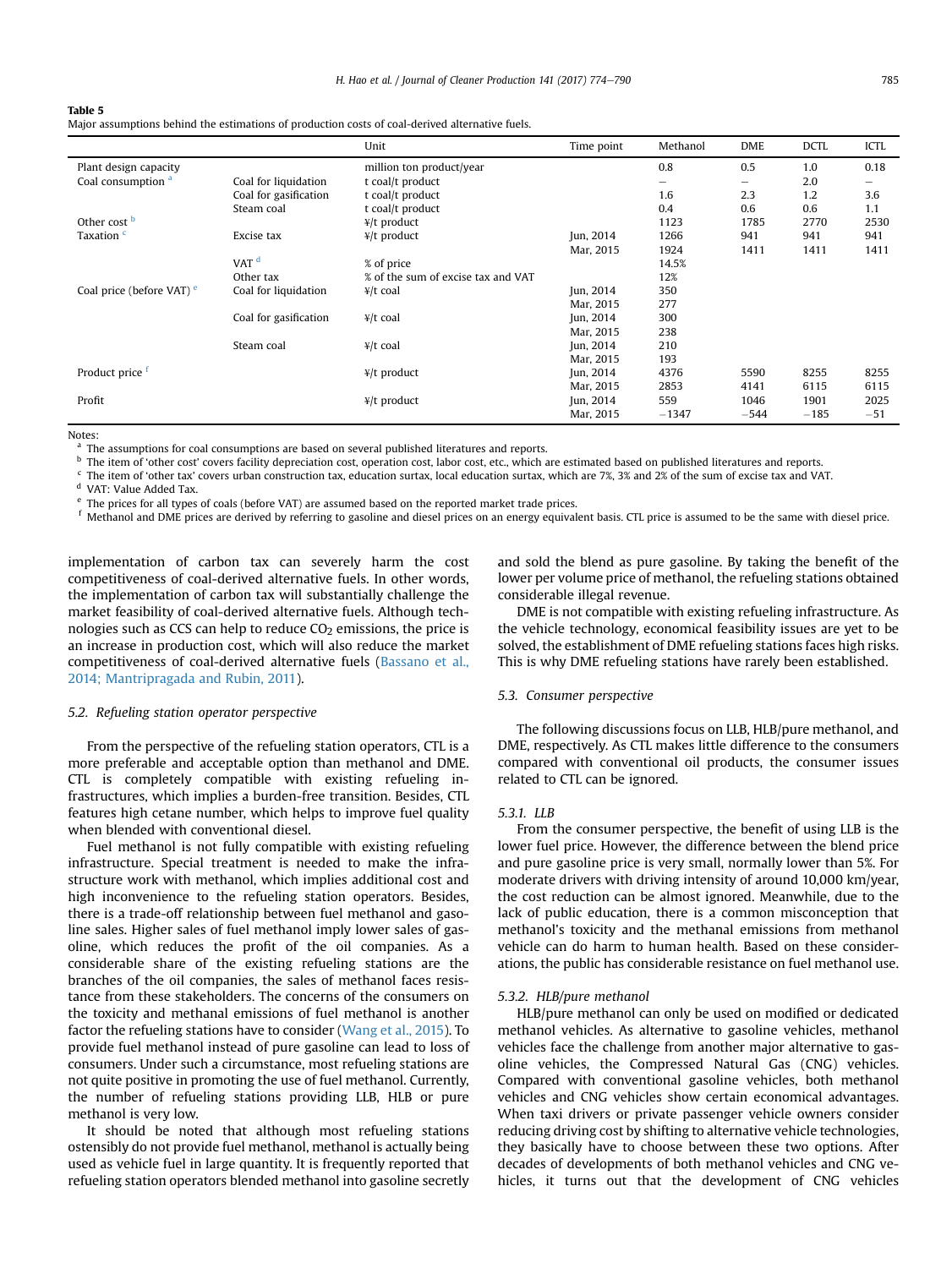overwhelmed methanol vehicles. By the end of 2014, there were an estimated number of 4.4 million CNG vehicles in China, substantially higher than methanol vehicle stock. The market preference of CNG vehicles over methanol vehicles can be interpreted from several aspects.

Fig. 8 shows the comparison among vehicle-use gasoline, methanol and CNG prices from 2013 to 2015 ([CHINACIR, 2015;](#page-14-0) [NDRC, 2015\)](#page-14-0). The prices of the three fuels are all converted to ¥/ton of gasoline equivalent (tge) on a LHV equivalent basis. Gasoline price is based on statistics. Fuel methanol price is estimated by counting up market methanol price and excise tax. The price of vehicle-use CNG in China is recommended to be linked to the price of 90# gasoline with a ratio of 0.75:1 ([NDRC, 2007c, 2010\)](#page-15-0). Regionally, the actual ratio generally ranges between 0.60:1 and 0.80:1. In this estimation, CNG price is converted based on the ratio of 0.75:1. The comparison suggests that both methanol and CNG have certain price advantages over gasoline. However, the price advantage of CNG is much more significant than methanol. Besides, the price advantage of methanol over gasoline is not stable, with the price of fuel methanol higher than gasoline at some time points. In contrast, as vehicle-use CNG price is linked to gasoline price, CNG has a stable price advantage over gasoline.

Besides, from the infrastructure aspect, the current number of CNG refueling stations is significantly higher than methanol refueling stations. This is basically a reflection of the refueling demand from the vehicle side. Moreover, the major CNG suppliers and infrastructure builders are China's big-three petroleum companies, China National Petroleum Corporation (CNPC), China Petroleum & Chemical Corporation (Sinopec), and China National Offshore Oil Corporation (CNOOC). They have strong willingness and financial capacities to promote the deployment of CNG refueling stations. As a contrast, the stakeholders behind the methanol refueling stations, the methanol enterprises, are far less powerful.

Although fuel methanol shows disadvantages in fuel price and infrastructure terms, methanol vehicle has generally better performance than CNG vehicles. The retrofit cost of methanol vehicles is  $4500-1000$  per vehicle, significantly lower than the retrofit cost of CNG vehicles, which is  $\frac{1}{2}3000 - 5000$  per vehicle. The performance of methanol vehicle is closer to conventional vehicle, on condition that retrofit quality can be ensured. CNG vehicles face the defects of engine power degradation, corrosions, lower driving range due to the limited CNG storage capacity, and smaller luggage space due to the space occupied by the gas tank. However, the advantage in vehicle term is not strong enough to balance the disadvantages in fuel price and infrastructure terms.



#### 5.3.3. DME

Similar with methanol vehicles, the development of DME vehicles faces the challenge from Liquefied Natural Gas (LNG) vehicles, which are both potential alternatives to diesel vehicles. Fig. 8 also illustrates the comparison of vehicle-use diesel, DME and LNG prices from 2013 to 2015. All the prices are converted to ¥/ton of diesel equivalent (tde) on a LHV equivalent basis. Diesel price is based on statistics. Fuel DME price is estimated by counting up market DME price and excise tax as assumed above. LNG price is based on the reported price from one of China's representative LNG providers, the Shenzhen Dapeng LNG Company ([Dapeng LNG,](#page-14-0) [2015\)](#page-14-0). The prices of all three fuels have experienced considerable fluctuations. For most of the time, the price of DME is about 10%-20% lower than diesel. However, compared with LNG, the price of DME is generally higher. Under such a circumstance, the market has preferred LNG to DME as alternative to diesel. It should be noted that during 2010 and 2014, the DME market was mostly in the situation of oversupply, which drove the DME price to very low level. If DME price recovers to the level of over ¥6000/t, even its cost competitiveness to diesel can not be guaranteed.

Meanwhile, technology readiness is another major barrier for DME use as vehicle fuel. Currently, few Original Equipment Manufacturers (OEM) have the capacity or plan to produce DME vehicle models. The dozens of DME vehicles in demonstration are mostly research prototypes rather than mature commercialized productions.

#### 6. Policy implications

Based on the analysis above, the development of coal-derived alternative fuels in China can not be completely left to the market. The government should play an essential role in regulating the development of this industry. Specifically, policy framework should be established in controlling the overall industry scale, designing the optimal technology roadmap, and promoting the demonstration processes, which are discussed below in detail.

(1) China's coal-derived alternative fuels should be developed with full considerations of resource, environmental, and economical constraints. The major rationality behind the development of coal-derived alternative fuels is to reduce oil consumption. However, although China's coal resource is relatively richer than oil and natural gas, coal supply is tight due to the large demand from power generation and industrial sectors. As mentioned above, the development of coal-derived alternative fuels faces the challenges of water shortage and  $CO<sub>2</sub>$  constraint. As a capital-intensive industry, coal-derived alternative fuel projects need huge investment to deploy. The rapid expansions of methanol, DME and CTL production capacities over the past decade were mainly driven by the high oil price and the associated highly expected profit. This has resulted in excessive methanol and DME production capacities. In particular, driven by the steep fall of oil price in recent years, most methanol and DME facilities are in the status of under production.

Based on these considerations, the government should have a strong control over the development of the coal-derived alternative fuel industry, rather than leave an unrestricted market. The overall industry scale should be maintained at the level of  $100-200$  million tons of coal consumption per year. Dedicated and explicit guidance on the deployment of production capacities should be established, with planning on both temporal and spatial dimensions. Existing production capacities should be optimized, with inefficient and Fig. 8. Comparison of the prices of different vehicle fuels in China. small-scale capacities gradually phased out. The newly planned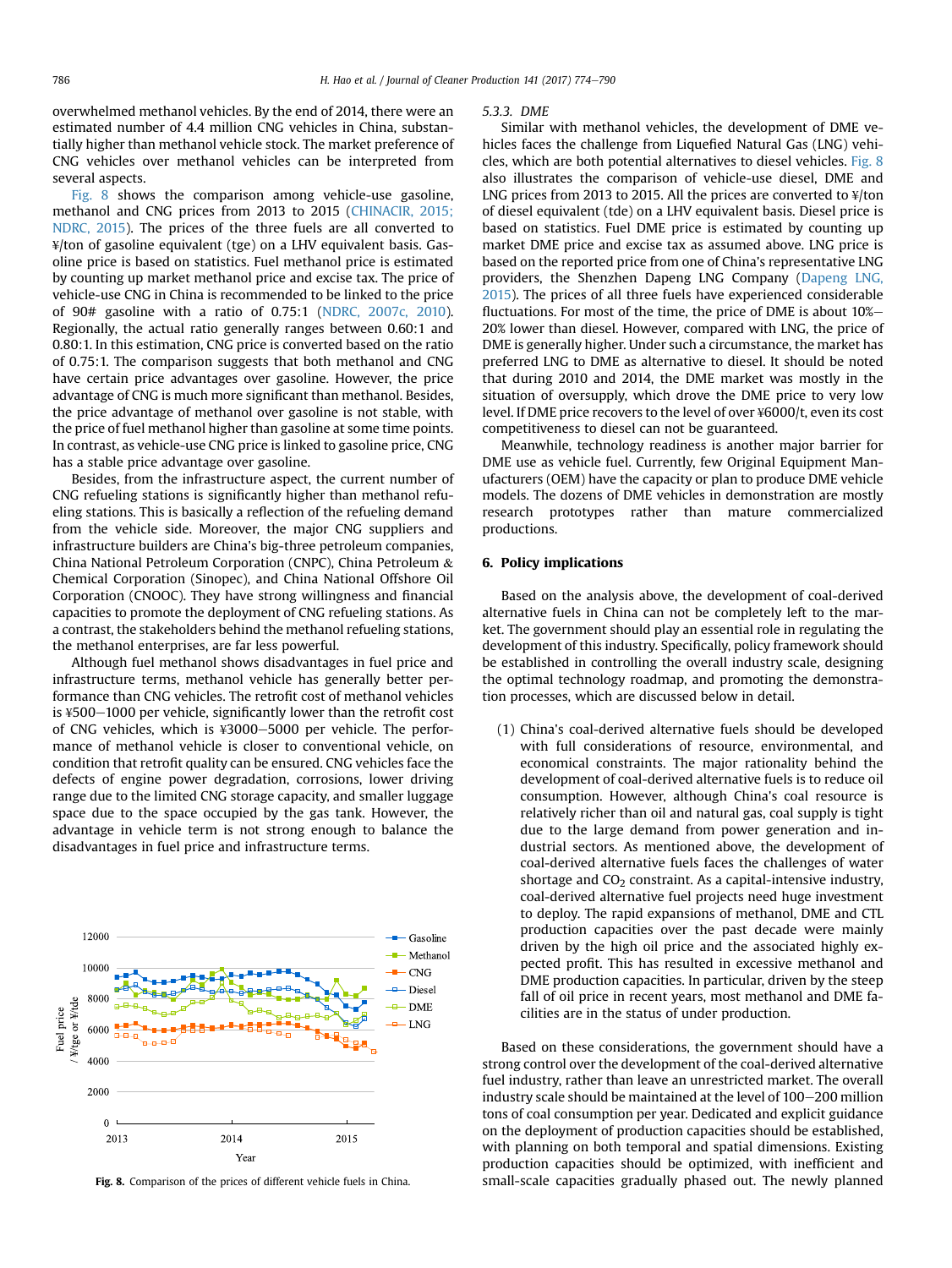projects should only be approved after comprehensive considerations of technology maturity, energy efficiency, water and environmental impacts.

(2) Based on the comparison of the different pathways through which coal can be used as vehicle fuel, each pathway shows significant trade-off among its energy, environmental and economical attributes. This has resulted in great controversies on what pathway to choose in developing coalderived alternative fuels. Besides, some scientific facts are far from being fully justified, such as the toxicity issues of methanol use, the technology maturity of CTL projects, the life cycle GHG emissions comparisons among the pathways, etc. Based on existing knowledge, it is difficult to confidently identify the optimal technology pathway.

Under such a circumstance, demonstration plays an essential role in justifying the scientific facts and identifying the optimal technology pathway. Policy instruments should be utilized to promote or regulate the demonstration progresses. Under the demonstration programs, it is important that a transparent data reporting and disclosure system can be established. Key technical indices, such as the coal consumption, water consumption, facility investment, facility lifespan, etc, should be available for public scrutiny. With updated data and information, the scientific community should be encouraged to conduct further assessments of the energy, environmental and economical impacts for each technology pathway.

Besides, a more complete set of codes and standards should be established based on the demonstration experiences. For example, the national standards for LLB should be timely established, especially the standard for M15 fuel. Due to the lack of national standards and the associated supervision and inspection mechanisms, the current LLB quality is not well regulated. Low-quality fuel can cause several possible engine problems, including engine power degradation, corrosion, etc, which severely harmed the reputation and social acceptance of fuel methanol. Besides, the standards regarding the safety issues of methanol production, transport, storage, distribution, refueling and on-vehicle use should be timely established.

(3) Compared with the CTL pathway, the methanol pathway offers the benefits of higher technology maturity, higher overall life cycle energy efficiency, and low vehicle emissions. The major disadvantage of the methanol pathway is that the transport, distribution, storage and refueling infrastructures for methanol are not fully compatible with existing infrastructures. Besides, the toxicity of methanol, the methanal emissions and their possible impacts on human health is still not fully justified. The demonstration of methanol use as vehicle fuel faces several major barriers. The profit of producing fuel methanol is relatively lower than other coalderived alternative fuels, which reduces the motivation of fuel methanol producers. The infrastructure operators also lack motivations to promote the use of fuel methanol. Besides, the cost competitiveness of LLB, HLB and pure methanol are lower compared with other alternatives to gasoline, such as CNG.

To further promote the demonstration progress, an essential step is to adjust the excise tax rate for fuel methanol. Currently, the excise tax rate for fuel methanol is set to be the same with gasoline, ¥1.52/L. This tax rate is unfair from the energy content perspective, because the per-volume energy content of fuel methanol is only around half of gasoline. Especially when considering the role of fuel methanol as a strategic alternative to gasoline, the excise tax rate for fuel methanol should be set at an even lower level than gasoline. The high excise tax rate is the major reason behind the low profit of the whole fuel methanol industry chain. By reducing the excise tax rate to a reasonable level, the generated profit can be shared among different entities all over the industry chain, including the methanol producers, retailers, and consumers, etc. This will substantially increase the market competitiveness of fuel methanol.

The government can consider to establish a number of provincelevel fuel methanol closed-operation regions, limited in the coalrich provinces. In the closed-operation regions, all refueling stations are mandated to provide fuel methanol, either in the form of LLB, HLB or pure methanol. The possible candidate provinces include Shanxi, Shaanxi, Inner Mongolia, etc. On one hand, this ensures that the refueling station operators have to be open to the methanol companies, regardless of the stakeholder considerations. On the other hand, the methanol distribution and storage networks in these provinces are relatively mature, which reduces the infrastructure transition cost.

Besides, the government needs to strengthen the public education to establish correct public attitude towards fuel methanol, especially regarding their environmental impacts. Regarding the competition from CNG vehicles, methanol vehicles should be positioned as a complement to CNG vehicles. For example, in regions where natural gas supply can not be well guaranteed, methanol vehicles can play a major role as alternative to conventional gasoline vehicles.

(4) The major advantage of the CTL pathway is its complete compatibility with existing infrastructure. The disadvantages include technology immaturity, lower energy efficiency, etc. The major concern of CTL demonstration is that driven by temporary high oil price and policy incentives in the past few years, the established and planned capacities have been growing too fast. This may cause systematic risks, potentially caused by technical problems or excessive use of coal and water resources.

To regulate the demonstration progress of CTL projects, the government should strictly control the deployment of CTL projects. A consistent tight approval policy on CTL projects is strongly recommended. Through the operation of existing CTL facilities, technology maturity should be further tested and improved, especially for the DCTL technology. Besides, facility and operation costs should be further reduced.

Besides, different from methanol which has a wide range of utilities besides being used as fuel, CTL is a single-utility product. The production of CTL is less flexible and more likely to be affected by carbon tax or oil price fluctuations. With regard of the huge investment in the CTL plants, it would be a great waste of investment if established facilities can not operate at full capacity. To protect CTL plants from possible negative impacts, the government can consider to provide appropriate subsidies to CTL plants when necessary, such as when oil price is lower than the threshold level. The subsidy helps to ensure full utilization of established capacities.

(5) The DME pathway offers the benefits of higher energy efficiency compared with the CTL pathway, lower vehicle emissions. The major disadvantage is its incompatibility with existing infrastructures. Besides, DME vehicle technology maturity is lower compared with other vehicle technologies. The demonstration of DME use as vehicle fuel is currently carried out in very small scale. The cost competitiveness of DME is lower than its competitor, LNG. The excise tax rate of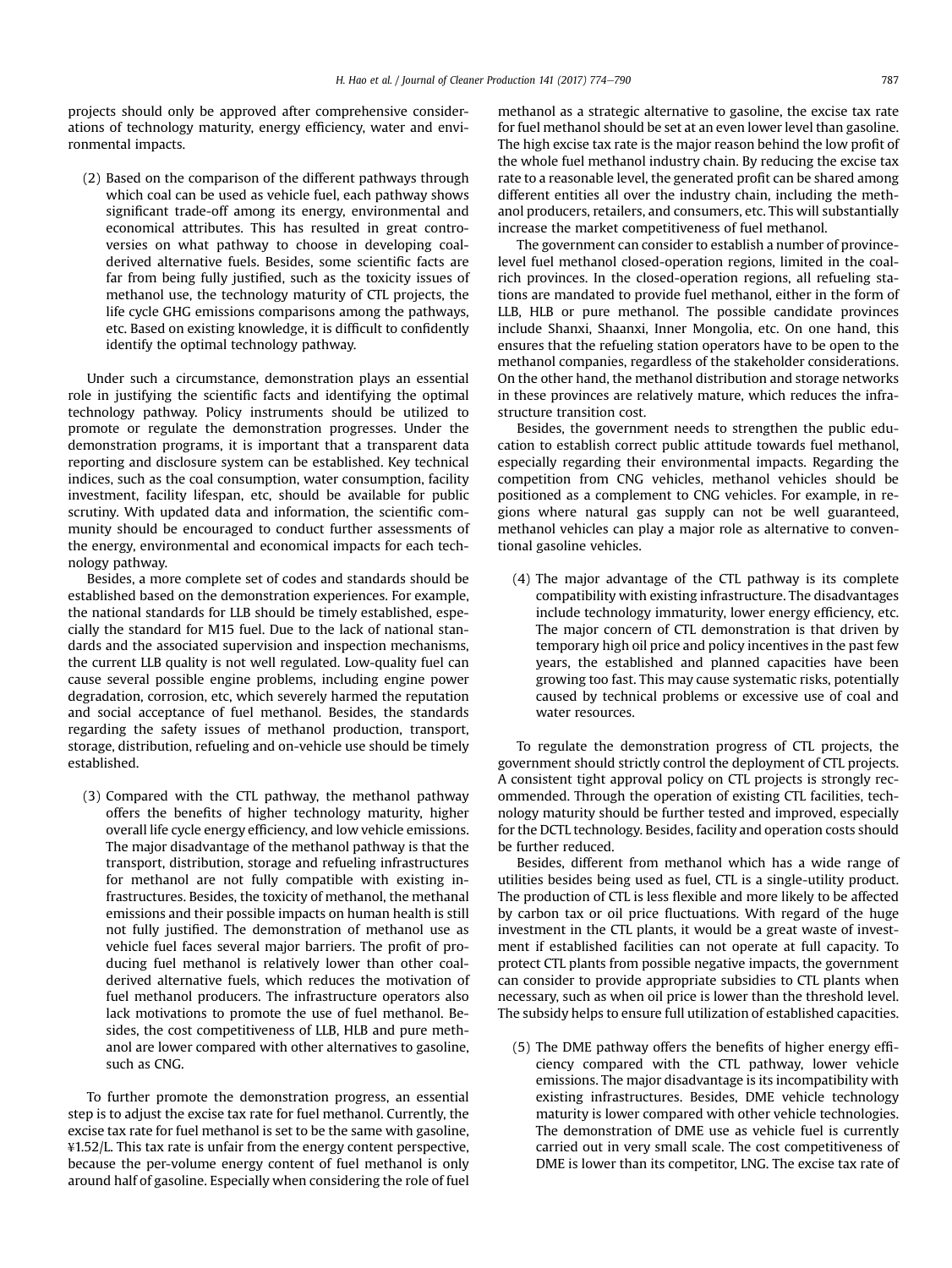<span id="page-14-0"></span>fuel DME is currently unclear. This could be a potential factor that further reduces the cost competitiveness of DME.

Based on such considerations, DME fuel and vehicle technologies are more likely to be developed as technology reserves rather than mainstream technologies. China should continue to promote the researches on DME fuel and vehicle technologies. Regional demonstration projects should be maintained to improve infrastructure and vehicle technology maturity. The national standards for DME distribution, storage, refueling infrastructures should be established.

DME is gaseous at normal temperature and pressure, which prevents its blend with other fuels. As an alternative to DME, Polyoxymethylene dimethyl ethers (DMMn) is liquid at normal temperature and pressure, which can be blended with diesel and used as low-level DMMn-diesel blend. The coal-derived DMMn production facility has been established and demonstrated, showing considerable market potential [\(Jin, 2015](#page-15-0)). The promotion of lowlevel DMMn-diesel blend faces similar challenges as LLB, which should be overcome through financial incentives and establishment of closed-operation regions.

#### 7. Conclusions

In this review, the rationality of developing coal-derived alternative fuels in China is analyzed from the perspectives of resource abundance, environmental and economical constraints. The possible pathways of utilizing coal as vehicle fuel, including the methanol pathway, DME pathway, CTL pathway, electricity pathway, hydrogen pathway, are compared from the energy, environmental and economical dimensions. The policy initiatives to promote the development of coal-derived alternative fuels are summarized and evaluated. The market barriers and opportunities for coal-derived alternative fuels are further assessed.

This review contributes to (1) comprehensively summarizing China's experiences on developing coal-derived alternative fuels, which is of high relevance to countries with similar interests; (2) establishing a multi-dimension review framework for evaluating the rationality and feasibility of developing alternative fuels, which can be applied on the study of other alternative fuels.

As this study focuses on reviewing the development of coalderived alternative fuels in China's context, international comparison would be a valuable further step. For example, the Sasol CTL project in South Africa can be a potential comparison to China's CTL projects. Through international comparison, the impacts of domestic energy policy, oil and coal prices, manufacturing cost, etc, can be more clearly identified. International comparison also helps to validate the rationality of regionally implemented policies, and evaluate their potentials to be promoted in other regions.

Another possible further step would be a more explicit projection on the vehicle fuel market, such as to quantitatively project the consumptions of methanol, DME and CTL over time and region. This can be realized by modeling the market competition among available fuel and vehicle technologies. The impacts from policy, technological and price factors can be modeled and quantified. This will be of high relevance to China's energy planning, especially in the transport sector.

#### Acknowledgements

This study is sponsored by the National Natural Science Foundation of China (71403142).

#### References

- [Arcoumanis, C., Bae, C., Crookes, R., Kinoshita, E., 2008. The potential of di-methyl](http://refhub.elsevier.com/S0959-6526(16)31478-0/sref1) [ether \(DME\) as an alternative fuel for compression-ignition engines: a review.](http://refhub.elsevier.com/S0959-6526(16)31478-0/sref1) [Fuel 87, 1014](http://refhub.elsevier.com/S0959-6526(16)31478-0/sref1)-[1030](http://refhub.elsevier.com/S0959-6526(16)31478-0/sref1).
- AsiaChem, 2014. The Estimation of Cost and Profit of CTL Projects. Beijing (in Chinese). [http://www.synfuelschina.com.cn/hydt/a121.html.](http://www.synfuelschina.com.cn/hydt/a121.html) accessed Sep, 2015.
- [Bassano, C., Deiana, P., Girardi, G., 2014. Modeling and economic evaluation of the](http://refhub.elsevier.com/S0959-6526(16)31478-0/sref3) [integration of carbon capture and storage technologies into coal to liquids](http://refhub.elsevier.com/S0959-6526(16)31478-0/sref3) plants. Fuel  $116, 850 - 860$ .
- Berg, D., Oakley, B., Parikh, S., Paterson, A., 2007. The Business Case for Coal Gasification with Co-production  $-$  an Analysis of the Business Risks, Potential Incentives, and Financial Prospects, with and without Carbon Sequestration. Department of Energy, Washington DC. [http://www.climatevision.gov/pdfs/Co-](http://www.climatevision.gov/pdfs/Co-Production_Report.pdf)[Production\\_Report.pdf.](http://www.climatevision.gov/pdfs/Co-Production_Report.pdf) accessed Mar, 2016.
- BP, 2015. BP Statistical Review of World Energy 2015. British Petroleum, London. [http://www.bp.com/en/global/corporate/energy-economics/statistical-review](http://www.bp.com/en/global/corporate/energy-economics/statistical-review-of-world-energy.html)[of-world-energy.html](http://www.bp.com/en/global/corporate/energy-economics/statistical-review-of-world-energy.html). accessed Mar, 2016.
- [Brathwaite, J., Horst, S., Iacobucci, J., 2010. Maximizing ef](http://refhub.elsevier.com/S0959-6526(16)31478-0/sref6)ficiency in the transition to [a coal-based economy. Energy Policy 38, 6084](http://refhub.elsevier.com/S0959-6526(16)31478-0/sref6)-[6091.](http://refhub.elsevier.com/S0959-6526(16)31478-0/sref6)
- [CAAM, 2015. China Automotive Industry Yearbook 2000-2014. China Association of](http://refhub.elsevier.com/S0959-6526(16)31478-0/sref7) [Automobile Manufacturers, Beijing \(in Chinese\)](http://refhub.elsevier.com/S0959-6526(16)31478-0/sref7).
- [Cao, X., 2011. Achieving a healthy development of coal-based chemicals and CTL in](http://refhub.elsevier.com/S0959-6526(16)31478-0/sref8) [China. Chem. Industry Eng. Prog. 30, 80](http://refhub.elsevier.com/S0959-6526(16)31478-0/sref8)-[87 \(in Chinese\)](http://refhub.elsevier.com/S0959-6526(16)31478-0/sref8).
- [CATARC, 2007. Well-to-Wheels Analysis of Energy Consumption and GHG Emis](http://refhub.elsevier.com/S0959-6526(16)31478-0/sref9)[sions of Multi Vehicle Fuel in Future China. China Automotive Technology and](http://refhub.elsevier.com/S0959-6526(16)31478-0/sref9) [Research Center.](http://refhub.elsevier.com/S0959-6526(16)31478-0/sref9)
- [CCIN, 2015. Annual Report on the Development of Methanol Economy in 2014.](http://refhub.elsevier.com/S0959-6526(16)31478-0/sref10) [China Chemical Industry News, China \(in Chinese\)](http://refhub.elsevier.com/S0959-6526(16)31478-0/sref10).
- [Chang, Y., 2014. Fuel methanol consumption in China. In: Conference on Methanol](http://refhub.elsevier.com/S0959-6526(16)31478-0/sref11) [and DME Development in China \(In Chinese\)](http://refhub.elsevier.com/S0959-6526(16)31478-0/sref11).
- [Chen, H., Yang, L., Zhang, P.-h., Harrison, A., 2014. The controversial fuel methanol](http://refhub.elsevier.com/S0959-6526(16)31478-0/sref12) [strategy in China and its evaluation. Energy Strategy Rev. 4, 28](http://refhub.elsevier.com/S0959-6526(16)31478-0/sref12)-[33](http://refhub.elsevier.com/S0959-6526(16)31478-0/sref12).
- [Chen, X., 2006. Economy and risk assessment of coal-based fuels. Energy China 28,](http://refhub.elsevier.com/S0959-6526(16)31478-0/sref13)  $22-24$  $22-24$  (in Chinese)
- CHINACIR, 2015. The Domestic Oil and Chemical Products Prices 2009-2015. Beijing (in Chinese). [http://www.chinacir.com.cn.](http://www.chinacir.com.cn) accessed Sep, 2015.
- Dapeng LNG, 2015. LNG Product Prices. Shenzhen (in Chinese). [http://www.](http://www.szdplng.com) [szdplng.com.](http://www.szdplng.com) accessed Sep, 2015.
- [Dhaliwal, B., Yi, N., Checkel, D., 2000. Emissions Effects of Alternative Fuels in Light](http://refhub.elsevier.com/S0959-6526(16)31478-0/sref16)[duty and Heavy-duty Vehicles. SAE Technical Paper 2000-01-0692.](http://refhub.elsevier.com/S0959-6526(16)31478-0/sref16)
- Dubey, S., 2008. Coal-to-Liquids (CTL): Misplaced Solution for Oil Starved World (Boston). http://www.kosid.org/fi[le/repository/SasolCtL.pdf](http://www.kosid.org/file/repository/SasolCtL.pdf). accessed Mar, 2016.
- EIA, 2015. International Energy Statistics. Enegy Information Agency, Washington<br>DC. http://www.eia.gov/cfapps/indbproject/IEDIndex3.cfm? [http://www.eia.gov/cfapps/ipdbproject/IEDIndex3.cfm?](http://www.eia.gov/cfapps/ipdbproject/IEDIndex3.cfm?tid=79&pid=79&aid=2) [tid](http://www.eia.gov/cfapps/ipdbproject/IEDIndex3.cfm?tid=79&pid=79&aid=2)=[79](http://www.eia.gov/cfapps/ipdbproject/IEDIndex3.cfm?tid=79&pid=79&aid=2)&[pid](http://www.eia.gov/cfapps/ipdbproject/IEDIndex3.cfm?tid=79&pid=79&aid=2)=79&[aid](http://www.eia.gov/cfapps/ipdbproject/IEDIndex3.cfm?tid=79&pid=79&aid=2)=[2.](http://www.eia.gov/cfapps/ipdbproject/IEDIndex3.cfm?tid=79&pid=79&aid=2) accessed Mar, 2016.
- [Erturk, M., 2011. Economic analysis of unconventional liquid fuel sources. Renew.](http://refhub.elsevier.com/S0959-6526(16)31478-0/sref19) [Sustain. Energy Rev. 15, 2766](http://refhub.elsevier.com/S0959-6526(16)31478-0/sref19)-[2771.](http://refhub.elsevier.com/S0959-6526(16)31478-0/sref19)
- [Fantazzini, D., Maggi, M., 2015. Proposed coal power plants and coal-to-liquids](http://refhub.elsevier.com/S0959-6526(16)31478-0/sref20) [plants in the US: which ones survive and why? Energy Strategy Rev. 7, 9](http://refhub.elsevier.com/S0959-6526(16)31478-0/sref20)
- Gas-to-Liquids News, 2005. Sasol's Secunda CTL Plant: Costly to Build, but Now It's a Cash Cow. [https://www.highbeam.com/doc/1P3-793476071.html.](https://www.highbeam.com/doc/1P3-793476071.html) accessed Mar, 2016.
- [Haarlemmer, G., Boissonnet, G., Peduzzi, E., Setier, P.-A., 2014. Investment and](http://refhub.elsevier.com/S0959-6526(16)31478-0/sref22)
- [production costs of synthetic fuels](http://refhub.elsevier.com/S0959-6526(16)31478-0/sref22)  $-$  [a literature survey. Energy 66, 667](http://refhub.elsevier.com/S0959-6526(16)31478-0/sref22)–[676.](http://refhub.elsevier.com/S0959-6526(16)31478-0/sref22) [Hao, H., Geng, Y., Li, W., Guo, B., 2015a. Energy consumption and GHG emissions](http://refhub.elsevier.com/S0959-6526(16)31478-0/sref23) [from China's freight transport sector: scenarios through 2050. Energy Policy 85,](http://refhub.elsevier.com/S0959-6526(16)31478-0/sref23)  $94 - 101.$  $94 - 101.$  $94 - 101.$
- [Hao, H., Geng, Y., Wang, H., Ouyang, M., 2014a. Regional disparity of urban pas](http://refhub.elsevier.com/S0959-6526(16)31478-0/sref24)[senger transport associated GHG \(greenhouse gas\) emissions in China: a re](http://refhub.elsevier.com/S0959-6526(16)31478-0/sref24)[view. Energy 68, 783](http://refhub.elsevier.com/S0959-6526(16)31478-0/sref24)-[793.](http://refhub.elsevier.com/S0959-6526(16)31478-0/sref24)
- [Hao, H., Liu, Z., Zhao, F., Li, W., Hang, W., 2015b. Scenario analysis of energy con](http://refhub.elsevier.com/S0959-6526(16)31478-0/sref25)[sumption and greenhouse gas emissions from China's passenger vehicles. En](http://refhub.elsevier.com/S0959-6526(16)31478-0/sref25)[ergy 91, 151](http://refhub.elsevier.com/S0959-6526(16)31478-0/sref25)-[159](http://refhub.elsevier.com/S0959-6526(16)31478-0/sref25).
- [Hao, H., Ou, X., Du, J., Wang, H., Ouyang, M., 2014b. China's electric vehicle subsidy](http://refhub.elsevier.com/S0959-6526(16)31478-0/sref26) [scheme: rationale and impacts. Energy Policy 73, 722](http://refhub.elsevier.com/S0959-6526(16)31478-0/sref26)-[732](http://refhub.elsevier.com/S0959-6526(16)31478-0/sref26).
- [Hao, H., Wang, H., Ouyang, M., 2011a. Comparison of policies on vehicle ownership](http://refhub.elsevier.com/S0959-6526(16)31478-0/sref27) [and use between Beijing and Shanghai and their impacts on fuel consumption](http://refhub.elsevier.com/S0959-6526(16)31478-0/sref27) [by passenger vehicles. Energy Policy 39, 1016](http://refhub.elsevier.com/S0959-6526(16)31478-0/sref27)-[1021.](http://refhub.elsevier.com/S0959-6526(16)31478-0/sref27)
- [Hao, H., Wang, H., Ouyang, M., 2011b. Fuel conservation and GHG \(Greenhouse gas\)](http://refhub.elsevier.com/S0959-6526(16)31478-0/sref28) [emissions mitigation scenarios for China's passenger vehicle](http://refhub.elsevier.com/S0959-6526(16)31478-0/sref28) fleet. Energy 36, [6520](http://refhub.elsevier.com/S0959-6526(16)31478-0/sref28)-[6528](http://refhub.elsevier.com/S0959-6526(16)31478-0/sref28).
- [Hao, H., Wang, H., Ouyang, M., 2012. Fuel consumption and life cycle GHG emissions](http://refhub.elsevier.com/S0959-6526(16)31478-0/sref29) [by China's on-road trucks: future trends through 2050 and evaluation of](http://refhub.elsevier.com/S0959-6526(16)31478-0/sref29) [mitigation measures. Energy Policy 43, 244](http://refhub.elsevier.com/S0959-6526(16)31478-0/sref29)–[251.](http://refhub.elsevier.com/S0959-6526(16)31478-0/sref29)
- [Hao, H., Wang, H., Ouyang, M., Cheng, F., 2011c. Vehicle survival patterns in China.](http://refhub.elsevier.com/S0959-6526(16)31478-0/sref30) [Sci. China Technol. Sci. 54, 625](http://refhub.elsevier.com/S0959-6526(16)31478-0/sref30)-[629](http://refhub.elsevier.com/S0959-6526(16)31478-0/sref30).
- [Hao, H., Wang, H., Song, L., Li, X., Ouyang, M., 2010. Energy consumption and GHG](http://refhub.elsevier.com/S0959-6526(16)31478-0/sref31) [emissions of GTL fuel by LCA: results from eight demonstration transit buses in](http://refhub.elsevier.com/S0959-6526(16)31478-0/sref31) [Beijing. Appl. Energy 87, 3212](http://refhub.elsevier.com/S0959-6526(16)31478-0/sref31)-[3217.](http://refhub.elsevier.com/S0959-6526(16)31478-0/sref31)
- [Hao, H., Wang, H., Yi, R., 2011d. Hybrid modeling of China's vehicle ownership and](http://refhub.elsevier.com/S0959-6526(16)31478-0/sref32) [projection through 2050. Energy 36, 1351](http://refhub.elsevier.com/S0959-6526(16)31478-0/sref32)-[1361.](http://refhub.elsevier.com/S0959-6526(16)31478-0/sref32)
- [Hao, H., Wang, M., Zhou, Y., Wang, H., Ouyang, M., 2015c. Levelized costs of](http://refhub.elsevier.com/S0959-6526(16)31478-0/sref33)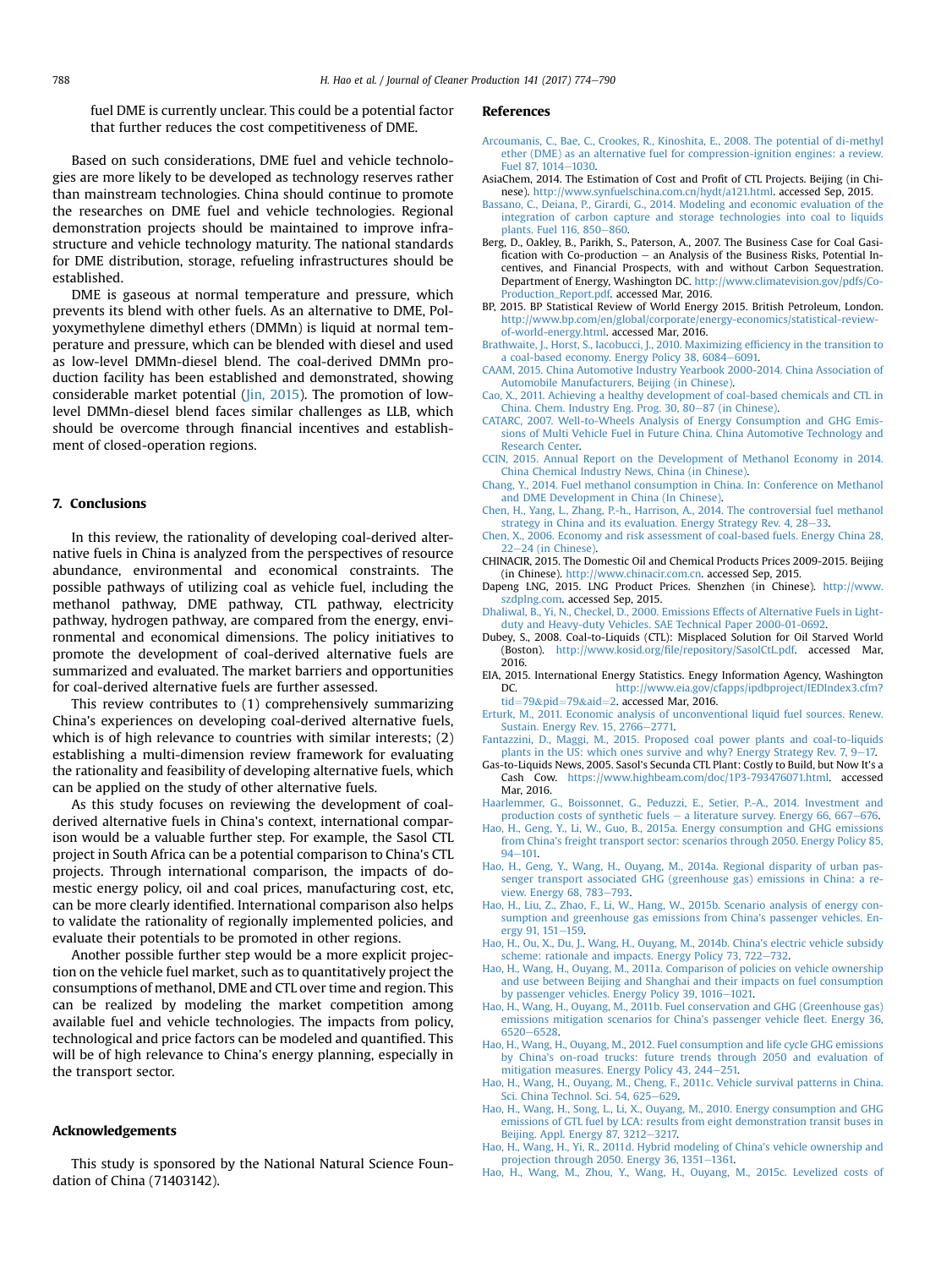<span id="page-15-0"></span>[conventional and battery electric vehicles in China: Beijing experiences. Mitig.](http://refhub.elsevier.com/S0959-6526(16)31478-0/sref33) [Adapt Strateg. Glob. Change 20, 1229](http://refhub.elsevier.com/S0959-6526(16)31478-0/sref33)-[1246](http://refhub.elsevier.com/S0959-6526(16)31478-0/sref33).

- [Hu, Q., 2015. DME production capacity and actual production in China. In: Con](http://refhub.elsevier.com/S0959-6526(16)31478-0/sref34)[ference on the Development of Methanol and DME Fuels and Vehicles in China](http://refhub.elsevier.com/S0959-6526(16)31478-0/sref34) [\(In Chinese\)](http://refhub.elsevier.com/S0959-6526(16)31478-0/sref34).
- [Huo, H., Zhang, Q., Wang, M.Q., Streets, D.G., He, K., 2010. Environmental implica](http://refhub.elsevier.com/S0959-6526(16)31478-0/sref35)[tion of electric vehicles in China. Environ. Sci. Technol. 44, 4856](http://refhub.elsevier.com/S0959-6526(16)31478-0/sref35)-[4861.](http://refhub.elsevier.com/S0959-6526(16)31478-0/sref35)
- IEA, 2015. CO<sub>2</sub> Emissions from Fuel Combustion (2015 Edition). International En-<br>
ergy Agency Paris http://www.jea.org/statistics/relateddatabases/ ergy Agency, Paris. [http://www.iea.org/statistics/relateddatabases/](http://www.iea.org/statistics/relateddatabases/co2emissionsfromfuelcombustion) [co2emissionsfromfuelcombustion.](http://www.iea.org/statistics/relateddatabases/co2emissionsfromfuelcombustion) accessed Mar, 2016.
- [IPCC, 2014. Climate Change 2014: Mitigation of Climate Change Chapter 8: Trans](http://refhub.elsevier.com/S0959-6526(16)31478-0/sref37)[port, Intergovernmental Panel on Climate Change.](http://refhub.elsevier.com/S0959-6526(16)31478-0/sref37)
- [Jaramillo, P., Samaras, C., Wakeley, H., Meisterling, K., 2009. Greenhouse gas im](http://refhub.elsevier.com/S0959-6526(16)31478-0/sref38)[plications of using coal for transportation: life cycle assessment of coal-to](http://refhub.elsevier.com/S0959-6526(16)31478-0/sref38)[liquids, plug-in hybrids, and hydrogen pathways. Energy Policy 37, 2689](http://refhub.elsevier.com/S0959-6526(16)31478-0/sref38)-[2695](http://refhub.elsevier.com/S0959-6526(16)31478-0/sref38).
- [Jin, Y., 2015. Coal chemical industry present situation and developing direction. Coal](http://refhub.elsevier.com/S0959-6526(16)31478-0/sref39) Chem. Industry  $38, 1-5$  (in Chinese).
- [Jin, Y., Yan, B., Chu, B., Cheng, Y., 2012. Develop coal chemical industry in a moderate](http://refhub.elsevier.com/S0959-6526(16)31478-0/sref40) [and orderly way under the principles of high ef](http://refhub.elsevier.com/S0959-6526(16)31478-0/sref40)ficiency, clean conversion and [high added-value. Coal Chem. Ind. 2012, 1](http://refhub.elsevier.com/S0959-6526(16)31478-0/sref40)–[6 \(in Chinese\)](http://refhub.elsevier.com/S0959-6526(16)31478-0/sref40).
- [Li, Z., Jia, L., Zhang, S., 2015. The economy advantage of coal-derived methanol. Econ.](http://refhub.elsevier.com/S0959-6526(16)31478-0/sref41) [Analysis China Petroleum Chem. Industry 2015, 61](http://refhub.elsevier.com/S0959-6526(16)31478-0/sref41)-[62 \(in Chinese\)](http://refhub.elsevier.com/S0959-6526(16)31478-0/sref41)
- [Liu, P., Ma, L., Liu, G., Pan, L., Li, Z., 2013. Coal-derived Liquid Fuels. Sustainable](http://refhub.elsevier.com/S0959-6526(16)31478-0/sref42) [Automotive Energy System in China. Springer.](http://refhub.elsevier.com/S0959-6526(16)31478-0/sref42)
- Liu, Y., Deng, S., Jiang, Y., 2010. Research of greenhouse gases  $CO<sub>2</sub>$  [emission and](http://refhub.elsevier.com/S0959-6526(16)31478-0/sref43) energy effi[ciency of coal-based liquid fuel. Clean. Coal Technol. 16, 106](http://refhub.elsevier.com/S0959-6526(16)31478-0/sref43)-[109 \(in](http://refhub.elsevier.com/S0959-6526(16)31478-0/sref43) [Chinese\).](http://refhub.elsevier.com/S0959-6526(16)31478-0/sref43)
- [Lu, W., Ma, Y., 2004. Image of energy consumption of well off society in China.](http://refhub.elsevier.com/S0959-6526(16)31478-0/sref44) [Energy Convers. Manag. 45, 1357](http://refhub.elsevier.com/S0959-6526(16)31478-0/sref44)-[1367.](http://refhub.elsevier.com/S0959-6526(16)31478-0/sref44)
- [Mantripragada, H.C., Rubin, E.S., 2011. Techno-economic evaluation of coal-to](http://refhub.elsevier.com/S0959-6526(16)31478-0/sref45)[liquids \(CTL\) plants with carbon capture and sequestration. Energy Policy 39,](http://refhub.elsevier.com/S0959-6526(16)31478-0/sref45) [2808](http://refhub.elsevier.com/S0959-6526(16)31478-0/sref45)-[2816](http://refhub.elsevier.com/S0959-6526(16)31478-0/sref45).
- [Mantripragada, H.C., Rubin, E.S., 2013a. CO2 implications of coal-to-liquids \(CTL\)](http://refhub.elsevier.com/S0959-6526(16)31478-0/sref46) [plants. Int. J. Greenh. Gas Control 16, 50](http://refhub.elsevier.com/S0959-6526(16)31478-0/sref46)-[60](http://refhub.elsevier.com/S0959-6526(16)31478-0/sref46).
- [Mantripragada, H.C., Rubin, E.S., 2013b. Performance, cost and emissions of coal-to](http://refhub.elsevier.com/S0959-6526(16)31478-0/sref47)[liquids \(CTLs\) plants using low-quality coals under carbon constraints. Fuel 103,](http://refhub.elsevier.com/S0959-6526(16)31478-0/sref47)  $805 - 813$  $805 - 813$
- MIIT, 2012. Notification on Carrying Out Methanol Vehicle Demonstration in Selected Provinces. Ministry of Industry and Information Technology, Beijing (in Chinese). [http://www.ciceia.org.cn/mptdc/news.asp?vid](http://www.ciceia.org.cn/mptdc/news.asp?vid=1224)=[1224](http://www.ciceia.org.cn/mptdc/news.asp?vid=1224). accessed Mar, 2016.
- MIIT, 2015a. Focuses of Industry Energy Conservation and Comprehensive Utilization in 2015. Ministry of Industry and Information Technology, Beijing (in Chinese). [http://www.miit.gov.cn/n11293472/n11293832/n11293907/](http://www.miit.gov.cn/n11293472/n11293832/n11293907/n12246780/16481055.html) [n12246780/16481055.html](http://www.miit.gov.cn/n11293472/n11293832/n11293907/n12246780/16481055.html). accessed Mar, 2016.
- MIIT, 2015b. Operating of China's Petrochemical Industry in 2014. Ministry of Industry and Information Technology, Beijing (in Chinese). [http://www.miit.gov.](http://www.miit.gov.cn/n11293472/n11293832/n11294132/n12858402/n12858522/16471871.html) [cn/n11293472/n11293832/n11294132/n12858402/n12858522/16471871.html.](http://www.miit.gov.cn/n11293472/n11293832/n11294132/n12858402/n12858522/16471871.html) accessed Mar, 2016.
- MOF, 2008. Notification on the Excise Tax Policy on Oil Products after the Implementation of the New Excise Tax Policy. Ministry of Finance, Beijing (in Chinese). <http://www.chinatax.gov.cn/n810341/n810755/c1226435/content.html>. accessed Mar, 2016.
- MOF, 2014a. Notification on Further Increasing the Excise Tax on Oil Products. Ministry of Finance, Beijing (in Chinese). [http://business.sohu.com/20141212/](http://business.sohu.com/20141212/n406902494.shtml) [n406902494.shtml.](http://business.sohu.com/20141212/n406902494.shtml) accessed Mar, 2016.
- MOF, 2014b. Notification on Increasing the Excise Tax on Oil Products. Ministry of Finance, Beijing (in Chinese). [http://www.chinatax.gov.cn/n810341/n810755/](http://www.chinatax.gov.cn/n810341/n810755/c1350444/content.html) [c1350444/content.html](http://www.chinatax.gov.cn/n810341/n810755/c1350444/content.html). accessed Mar, 2016.
- MOF, 2015. Notification on Continuing Increasing the Excise Tax on Oil Products. Ministry of Finance, Beijing (in Chinese). [http://szs.mof.gov.cn/zhengwuxinxi/](http://szs.mof.gov.cn/zhengwuxinxi/zhengcefabu/201501/t20150112_1178890.html) [zhengcefabu/201501/t20150112\\_1178890.html.](http://szs.mof.gov.cn/zhengwuxinxi/zhengcefabu/201501/t20150112_1178890.html) accessed Mar, 2016.
- [NBS, 2015a. China Statistical Yearbook 2000-2014. National Bureau of Statistics,](http://refhub.elsevier.com/S0959-6526(16)31478-0/sref55) [Beijing \(in Chinese\)](http://refhub.elsevier.com/S0959-6526(16)31478-0/sref55).
- NBS, 2015b. Statistics on Methanol Production in China 2010-2014. National Bureau of Statistics, Beijing (in Chinese). <http://www.stats.gov.cn/tjsj/ndsj>. accessed Mar, 2016.
- NDRC, 2006a. Mid-long Term Development Plan of Coal Chemical Industry (Exposure Draft). National Development and Reform Commission, Beijing (in Chinese). [http://www.360doc.com/content/11/0426/21/975184\\_112558764.shtml](http://www.360doc.com/content/11/0426/21/975184_112558764.shtml). accessed Mar, 2016.
- NDRC, 2006b. Notification on Strengthening the Management of Coal Chemical Projects. National Development and Reform Commission, Beijing (in Chinese). [http://www.gov.cn/gzdt/2006-07/14/content\\_335715.htm.](http://www.gov.cn/gzdt/2006-07/14/content_335715.htm) accessed Mar, 2016.
- NDRC, 2007a. Coal Industry Policy. National Development and Reform Commission, Beijing (in Chinese). [http://www.nea.gov.cn/2011-08/22/c\\_131065989.htm](http://www.nea.gov.cn/2011-08/22/c_131065989.htm). accessed Mar, 2016.
- NDRC, 2007b. The Eleventh Five-year Plan on Coal Industry. National Development and Reform Commission, Beijing (in Chinese). [http://www.gov.cn/gzdt/2007-](http://www.gov.cn/gzdt/2007-01/22/content_503391.htm) [01/22/content\\_503391.htm](http://www.gov.cn/gzdt/2007-01/22/content_503391.htm). accessed Mar, 2016.
- NDRC, 2007c. Notification on the Adjustment of Natural Gas Factory-gate Prices. National Development and Reform Commission, Beijing (in Chinese). [http://law.](http://law.148com.com/html/1550/244667.html) [148com.com/html/1550/244667.html](http://law.148com.com/html/1550/244667.html). accessed Mar, 2016.
- NDRC, 2008. Notification on Strengthening the Management of CTL Projects. National Development and Reform Commission, Beijing (in Chinese). [http://www.](http://www.sdpc.gov.cn/zcfb/zcfbtz/200809/t20080904_234652.html)

[sdpc.gov.cn/zcfb/zcfbtz/200809/t20080904\\_234652.html](http://www.sdpc.gov.cn/zcfb/zcfbtz/200809/t20080904_234652.html). accessed Mar, 2016.

- NDRC, 2009. Notification on Restricting over Capacity and Duplicated Construction, and Guiding Healthy Industrial Development. National Development and Reform Commission, Beijing (in Chinese). [http://www.gov.cn/zwgk/2009-09/29/](http://www.gov.cn/zwgk/2009-09/29/content_1430087.htm) [content\\_1430087.htm.](http://www.gov.cn/zwgk/2009-09/29/content_1430087.htm) accessed Mar, 2016.
- NDRC, 2010. Notification on Increasing Domestic Conventional Natural Gas Factorygate Prices. National Development and Reform Commission, Beijing (in Chinese). [http://www.gov.cn/zwgk/2010-05/31/content\\_1617444.htm.](http://www.gov.cn/zwgk/2010-05/31/content_1617444.htm) accessed Mar, 2016.
- NDRC, 2011. Notification on Regulating the Development of Coal Chemical Industry. National Development and Reform Commission, Beijing (in Chinese). [http://](http://www.sdpc.gov.cn/zcfb/zcfbtz/201104/t20110412_405016.html) [www.sdpc.gov.cn/zcfb/zcfbtz/201104/t20110412\\_405016.html](http://www.sdpc.gov.cn/zcfb/zcfbtz/201104/t20110412_405016.html). accessed Mar, 2016.
- NDRC, 2012. Policy on Natural Gas Utilization (The 2012 Version). National Development and Reform Commission, Beijing (in Chinese). [http://www.gov.cn/](http://www.gov.cn/gongbao/content/2013/content_2313190.htm) [gongbao/content/2013/content\\_2313190.htm](http://www.gov.cn/gongbao/content/2013/content_2313190.htm). accessed Mar, 2016.
- NDRC, 2015. Notification on Adjusting Domestic Oil Products Prices 2009-2015. National Development and Reform Commission, Beijing (in Chinese). [http://](http://www.sdpc.gov.cn/gzdt/201507/t20150707_736713.html) [www.sdpc.gov.cn/gzdt/201507/t20150707\\_736713.html](http://www.sdpc.gov.cn/gzdt/201507/t20150707_736713.html). accessed Mar, 2016.
- NEA, 2013. Coal Industry Policy (Revised Version). National Energy Administration, Beijing (in Chinese). [http://www.nea.gov.cn/2013-02/04/c\\_132149959.htm](http://www.nea.gov.cn/2013-02/04/c_132149959.htm). accessed Mar, 2016.
- NEA, 2014a. Guidance on Promoting the Safe, Green Development and Clean, Efficient Utilization of Coal. National Energy Administration, Beijing (in Chinese). [http://zfxxgk.nea.gov.cn/auto85/201501/t20150112\\_1880.htm.](http://zfxxgk.nea.gov.cn/auto85/201501/t20150112_1880.htm) accessed Mar, 2016.
- NEA, 2014b. Notification on Regulating the Development of CTL and CTG Industries. National Energy Administration, Beijing (in Chinese). [http://zfxxgk.nea.gov.cn/](http://zfxxgk.nea.gov.cn/auto83/201407/t20140722_1828.htm) [auto83/201407/t20140722\\_1828.htm](http://zfxxgk.nea.gov.cn/auto83/201407/t20140722_1828.htm). accessed Mar, 2016.
- NEA, 2015. Initiative on Clean and Efficient Utilization of Coal. National Energy Administration, Beijing (in Chinese). [http://zfxxgk.nea.gov.cn/auto85/201505/](http://zfxxgk.nea.gov.cn/auto85/201505/t20150505_1917.htm) [t20150505\\_1917.htm](http://zfxxgk.nea.gov.cn/auto85/201505/t20150505_1917.htm). accessed Mar, 2016.
- NETL, 2009. Affordable Low Carbon Diesel from Domestic Coal and Biomass. National Energy Technology Laboratory. [http://www.netl.doe.gov/File%20Library/](http://www.netl.doe.gov/File%20Library/Research/Energy%20Analysis/Coal/CBTL-Final-Report.pdf) [Research/Energy%20Analysis/Coal/CBTL-Final-Report.pdf](http://www.netl.doe.gov/File%20Library/Research/Energy%20Analysis/Coal/CBTL-Final-Report.pdf). accessed Mar, 2016.
- NETL, 2015. Advanced Fuels Synthesis R&D Area in the Coal and Coal-biomass to Liquids Program. National Energy Technology Laboratory. [http://www.netl.doe.](http://www.netl.doe.gov/research/coal/energy-systems/fuels/coal-and-biomass-to-liquids/advanced-fuels-synthesis-index) [gov/research/coal/energy-systems/fuels/coal-and-biomass-to-liquids/](http://www.netl.doe.gov/research/coal/energy-systems/fuels/coal-and-biomass-to-liquids/advanced-fuels-synthesis-index) [advanced-fuels-synthesis-index](http://www.netl.doe.gov/research/coal/energy-systems/fuels/coal-and-biomass-to-liquids/advanced-fuels-synthesis-index). accessed Mar, 2016.
- [Ogunkoya, D., Fang, T., 2015. Engine performance, combustion, and emissions study](http://refhub.elsevier.com/S0959-6526(16)31478-0/sref74) [of biomass to liquid fuel in a compression-ignition engine. Energy Convers.](http://refhub.elsevier.com/S0959-6526(16)31478-0/sref74) [Manag. 95, 342](http://refhub.elsevier.com/S0959-6526(16)31478-0/sref74)-[351.](http://refhub.elsevier.com/S0959-6526(16)31478-0/sref74)
- OICA, 2015. World Motor Vehicle Sales. Organisation Internationale des Constructeurs d'Automobiles, Paris. [http://www.oica.net/category/production](http://www.oica.net/category/production-statistics/)[statistics/](http://www.oica.net/category/production-statistics/). accessed Mar, 2016.
- ORNL, 2011. Biomass Energy Data Book. Oak Ridge National Laboratory, Knoxville. <http://cta.ornl.gov/bedb/index.shtml>. accessed Mar, 2016.
- [Ou, X., Yan, X., Zhang, X., 2010. Using coal for transportation in China: life cycle GHG](http://refhub.elsevier.com/S0959-6526(16)31478-0/sref77) [of coal-based fuel and electric vehicle, and policy implications. Int. J. Greenh.](http://refhub.elsevier.com/S0959-6526(16)31478-0/sref77) [Gas Control 4, 878](http://refhub.elsevier.com/S0959-6526(16)31478-0/sref77)-[887.](http://refhub.elsevier.com/S0959-6526(16)31478-0/sref77)
- [Park, S.H., Lee, C.S., 2014. Applicability of dimethyl ether \(DME\) in a compression](http://refhub.elsevier.com/S0959-6526(16)31478-0/sref78) [ignition engine as an alternative fuel. Energy Convers. Manag. 86, 848](http://refhub.elsevier.com/S0959-6526(16)31478-0/sref78)-[863](http://refhub.elsevier.com/S0959-6526(16)31478-0/sref78).
- [Qi, T., Zhou, L., Zhang, X., Ren, X., 2012. Regional economic output and employment](http://refhub.elsevier.com/S0959-6526(16)31478-0/sref79) [impact of coal-to-liquids \(CTL\) industry in China: an input](http://refhub.elsevier.com/S0959-6526(16)31478-0/sref79)-[output analysis.](http://refhub.elsevier.com/S0959-6526(16)31478-0/sref79) [Energy 46, 259](http://refhub.elsevier.com/S0959-6526(16)31478-0/sref79)-[263.](http://refhub.elsevier.com/S0959-6526(16)31478-0/sref79)
- [Quignard, A., Caillol, N., Charon, N., Courtiade, M., Dendroulakis, D., 2013. DIRECT](http://refhub.elsevier.com/S0959-6526(16)31478-0/sref80) [CTL: innovative analyses for high quality distillates. Fuel 114, 172](http://refhub.elsevier.com/S0959-6526(16)31478-0/sref80)-[177.](http://refhub.elsevier.com/S0959-6526(16)31478-0/sref80)
- [Rong, F., Victor, D.G., 2011. Coal liquefaction policy in China: explaining the policy](http://refhub.elsevier.com/S0959-6526(16)31478-0/sref81) [reversal since 2006. Energy Policy 39, 8175](http://refhub.elsevier.com/S0959-6526(16)31478-0/sref81)-[8184](http://refhub.elsevier.com/S0959-6526(16)31478-0/sref81).
- [SAC, 2008. General Principles for Calculation of the Comprehensive Energy Con](http://refhub.elsevier.com/S0959-6526(16)31478-0/sref82)[sumption. Standardization Administration of China, Beijing \(in Chinese\)](http://refhub.elsevier.com/S0959-6526(16)31478-0/sref82).
- [SAC, 2009a. Fuel Methanol for Motor Vehicles. Standardization Administration of](http://refhub.elsevier.com/S0959-6526(16)31478-0/sref83) [China, Beijing \(in Chinese\).](http://refhub.elsevier.com/S0959-6526(16)31478-0/sref83)
- [SAC, 2009b. Methanol Gasoline \(M85\) for Motor Vehicles. Standardization](http://refhub.elsevier.com/S0959-6526(16)31478-0/sref84) [Administration of China, Beijing \(in Chinese\).](http://refhub.elsevier.com/S0959-6526(16)31478-0/sref84)
- [SAC, 2011. Dimethyl Ether for Motor Vehicle Fuel. Standardization Administration of](http://refhub.elsevier.com/S0959-6526(16)31478-0/sref85) [China, Beijing \(in Chinese\).](http://refhub.elsevier.com/S0959-6526(16)31478-0/sref85)
- [Salkuyeh, Y.K., Adams Ii, T.A., 2013. Combining coal gasi](http://refhub.elsevier.com/S0959-6526(16)31478-0/sref86)fication, natural gas [reforming, and external carbonless heat for ef](http://refhub.elsevier.com/S0959-6526(16)31478-0/sref86)ficient production of gasoline and [diesel with CO2 capture and sequestration. Energy Convers. Manag. 74,](http://refhub.elsevier.com/S0959-6526(16)31478-0/sref86)  $492 - 504.$  $492 - 504.$  $492 - 504.$  $492 - 504.$
- [Salvi, B.L., Subramanian, K.A., Panwar, N.L., 2013. Alternative fuels for transportation](http://refhub.elsevier.com/S0959-6526(16)31478-0/sref87) [vehicles: a technical review. Renew. Sustain. Energy Rev. 25, 404](http://refhub.elsevier.com/S0959-6526(16)31478-0/sref87)-[419](http://refhub.elsevier.com/S0959-6526(16)31478-0/sref87).
- Sangeeta, Moka, S., Pande, M., Rani, M., Gakhar, R., Sharma, M., Rani, J. [Bhaskarwar, A.N., 2014. Alternative fuels: an overview of current trends and](http://refhub.elsevier.com/S0959-6526(16)31478-0/sref88) [scope for future. Renew. Sustain. Energy Rev. 32, 697](http://refhub.elsevier.com/S0959-6526(16)31478-0/sref88)-[712](http://refhub.elsevier.com/S0959-6526(16)31478-0/sref88).
- SDRC, 2013a. The Twelfth Five-year Planning of Coal Chemical Industry in Shanxi. Development and Reform Commission, Shanxi Province, Taiyuan (in Chinese). [http://www.sxdrc.gov.cn/xxlm/fzgh2/zxgh/201309/t20130927\\_69867.htm.](http://www.sxdrc.gov.cn/xxlm/fzgh2/zxgh/201309/t20130927_69867.htm) accessed Mar, 2016.
- SDRC, 2013b. The Twelfth Five-year Planning of Coal Industry in Shanxi. Development and Reform Commission, Shanxi Province, Taiyuan (in Chinese). [http://](http://www.sxdrc.gov.cn/xxlm/fzgh2/zxgh/201309/t20130927_69865.htm) [www.sxdrc.gov.cn/xxlm/fzgh2/zxgh/201309/t20130927\\_69865.htm.](http://www.sxdrc.gov.cn/xxlm/fzgh2/zxgh/201309/t20130927_69865.htm) accessed Mar, 2016.
- [Sharma, S., Ghoshal, S.K., 2015. Hydrogen the future transportation fuel: from](http://refhub.elsevier.com/S0959-6526(16)31478-0/sref91)